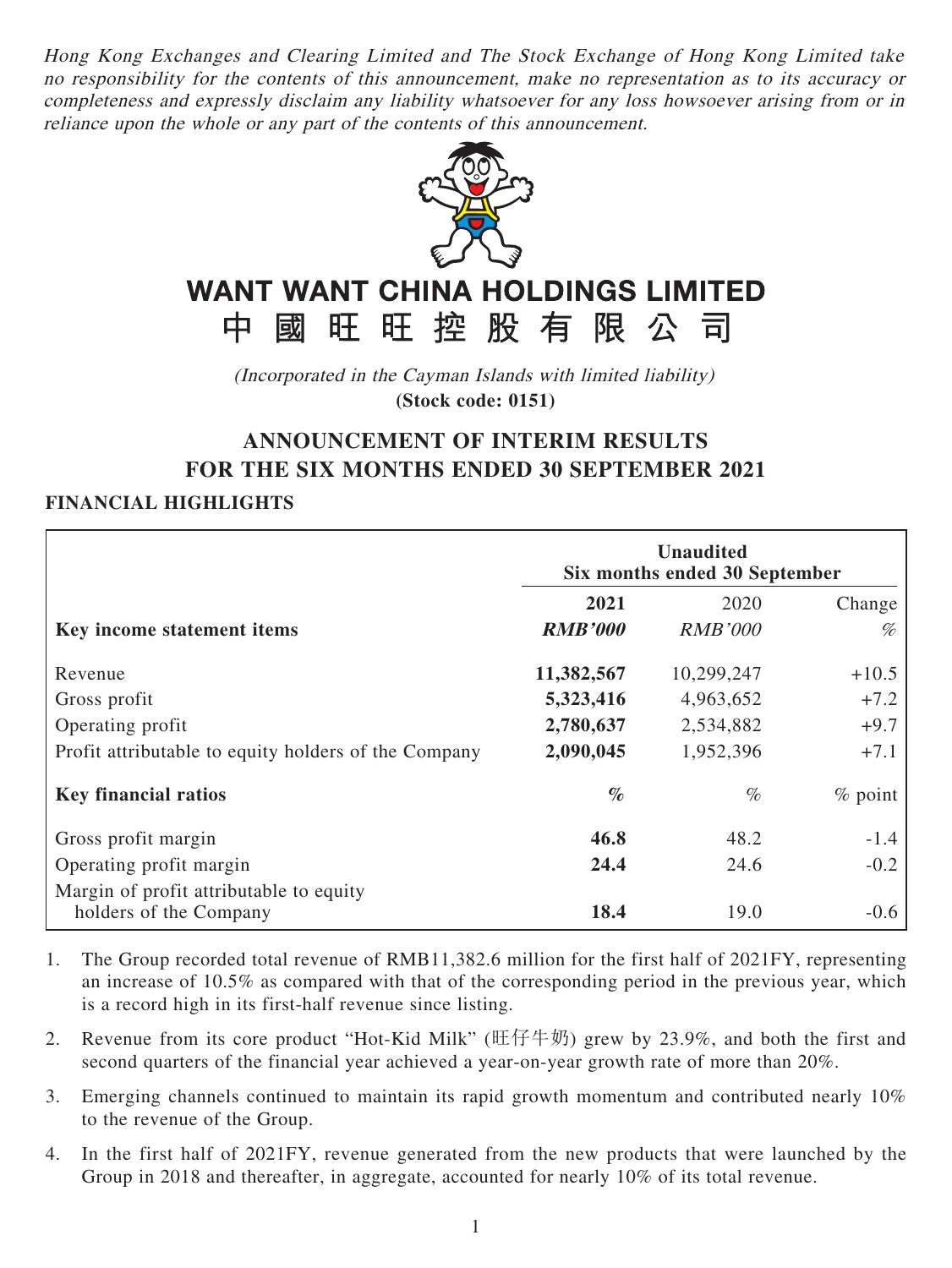The board (the "Board") of directors (the "Directors") of Want Want China Holdings Limited (the "Company") is pleased to announce the unaudited interim condensed consolidated results of the Company and its subsidiaries (together, the "Group" or "Want Want") for the six months ended 30 September 2021 ("first half of 2021FY") together with the comparative figures for the six months ended 30 September 2020 ("first half of 2020FY") as follows:

#### **INTERIM CONDENSED CONSOLIDATED INCOME STATEMENT**

For the six months ended 30 September 2021

|                                                                                |                | Six months ended 30 September |                  |  |
|--------------------------------------------------------------------------------|----------------|-------------------------------|------------------|--|
|                                                                                | <b>Notes</b>   | 2021                          | 2020             |  |
|                                                                                |                | <b>RMB'000</b>                | <b>RMB'000</b>   |  |
|                                                                                |                | (Unaudited)                   | (Unaudited)      |  |
| Revenue                                                                        | $\overline{4}$ | 11,382,567                    | 10,299,247       |  |
| Cost of sales                                                                  |                | (6,059,151)                   | (5,335,595)      |  |
| <b>Gross profit</b>                                                            |                | 5,323,416                     | 4,963,652        |  |
| Other gains/(losses) – net                                                     | 5              | 39,011                        | (36,094)         |  |
| Other income                                                                   |                | 205,313                       | 161,268          |  |
| Distribution costs                                                             |                | (1,426,776)                   | (1,249,863)      |  |
| Administrative expenses                                                        |                | (1,360,327)                   | (1,304,081)      |  |
| <b>Operating profit</b>                                                        |                | 2,780,637                     | 2,534,882        |  |
| Finance income                                                                 |                | 188,259                       | 270,119          |  |
| Finance costs                                                                  |                | (85,005)                      | (100, 134)       |  |
| Finance income – net                                                           |                | 103,254                       | 169,985          |  |
| Share of losses of associates                                                  |                | (1,583)                       | (1,049)          |  |
| Profit before income tax                                                       |                | 2,882,308                     | 2,703,818        |  |
| Income tax expense                                                             | 6              | (798, 520)                    | (757, 127)       |  |
| Profit for the period                                                          |                | 2,083,788                     | 1,946,691        |  |
| Profit attributable to:                                                        |                |                               |                  |  |
| Equity holders of the Company                                                  |                | 2,090,045                     | 1,952,396        |  |
| Non-controlling interests                                                      |                | (6,257)                       | (5,705)          |  |
|                                                                                |                |                               |                  |  |
|                                                                                |                | 2,083,788                     | 1,946,691        |  |
| Earnings per share for profit attributable to<br>equity holders of the Company |                | <b>RMB</b> Cents              | <b>RMB</b> Cents |  |
| Basic earnings per share                                                       | 7              | 17.32                         | 15.75            |  |
|                                                                                |                | 17.32                         |                  |  |
| Diluted earnings per share                                                     | 7              |                               | 15.75            |  |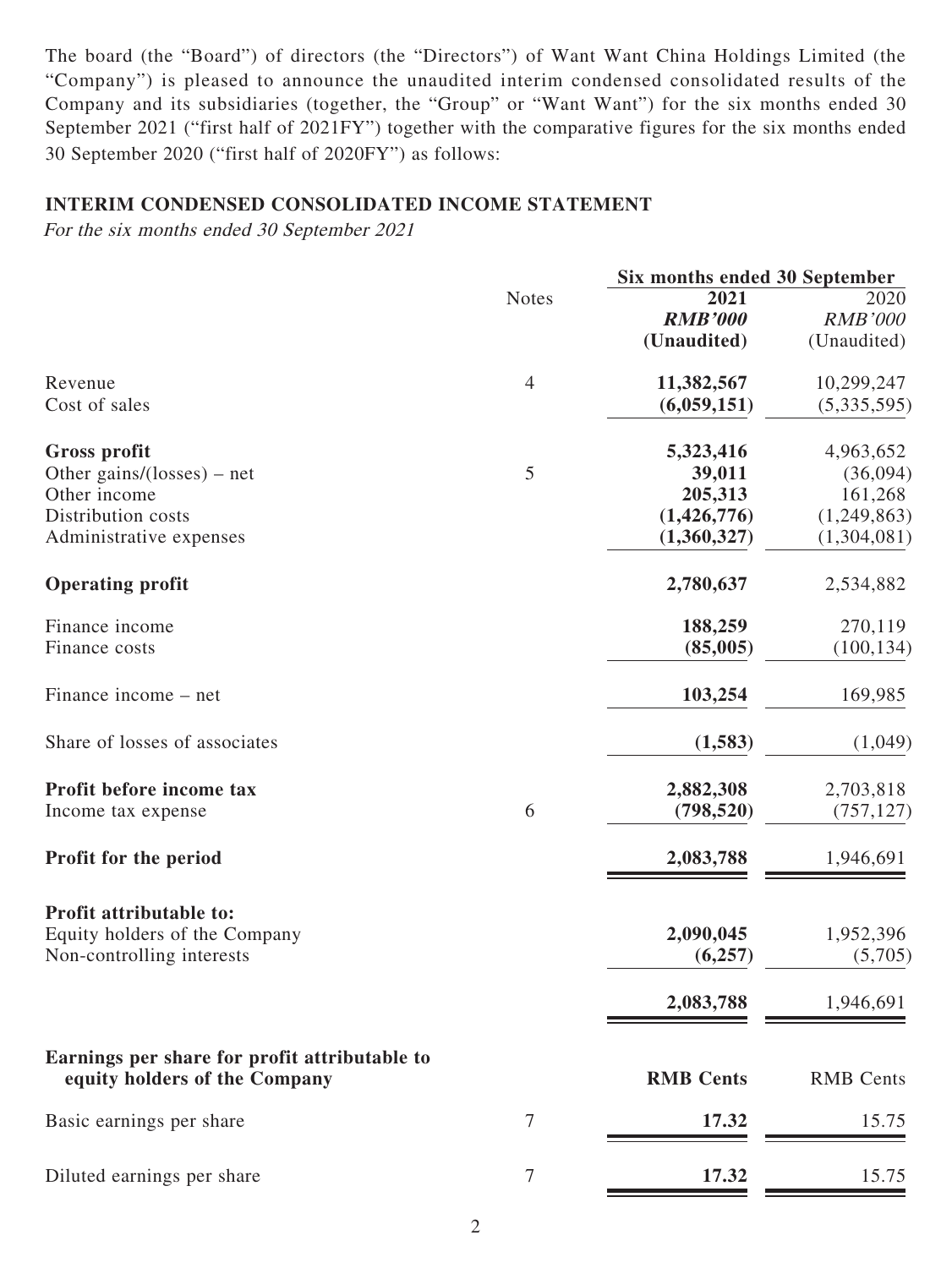### **INTERIM CONDENSED CONSOLIDATED STATEMENT OF COMPREHENSIVE INCOME**

For the six months ended 30 September 2021

|                                                                    | Six months ended 30 September |                |  |
|--------------------------------------------------------------------|-------------------------------|----------------|--|
|                                                                    | 2021                          | 2020           |  |
|                                                                    | <b>RMB'000</b>                | <b>RMB'000</b> |  |
|                                                                    | (Unaudited)                   | (Unaudited)    |  |
| Profit for the period                                              | 2,083,788                     | 1,946,691      |  |
| Other comprehensive income                                         |                               |                |  |
| Items that may be reclassified subsequently to profit or loss      |                               |                |  |
| Currency translation differences                                   | 114,126                       | 283,868        |  |
| Items that will not be reclassified subsequently to profit or loss |                               |                |  |
| Change in value of financial assets at fair value                  |                               |                |  |
| through other comprehensive income                                 | 22,204                        | 6,699          |  |
| Other comprehensive income for the period                          | 136,330                       | 290,567        |  |
| Total comprehensive income for the period                          | 2,220,118                     | 2,237,258      |  |
| Total comprehensive income for the period attributable to:         |                               |                |  |
| Equity holders of the Company                                      | 2,222,906                     | 2,242,140      |  |
| Non-controlling interests                                          | (2,788)                       | (4,882)        |  |
|                                                                    | 2,220,118                     | 2,237,258      |  |
|                                                                    |                               |                |  |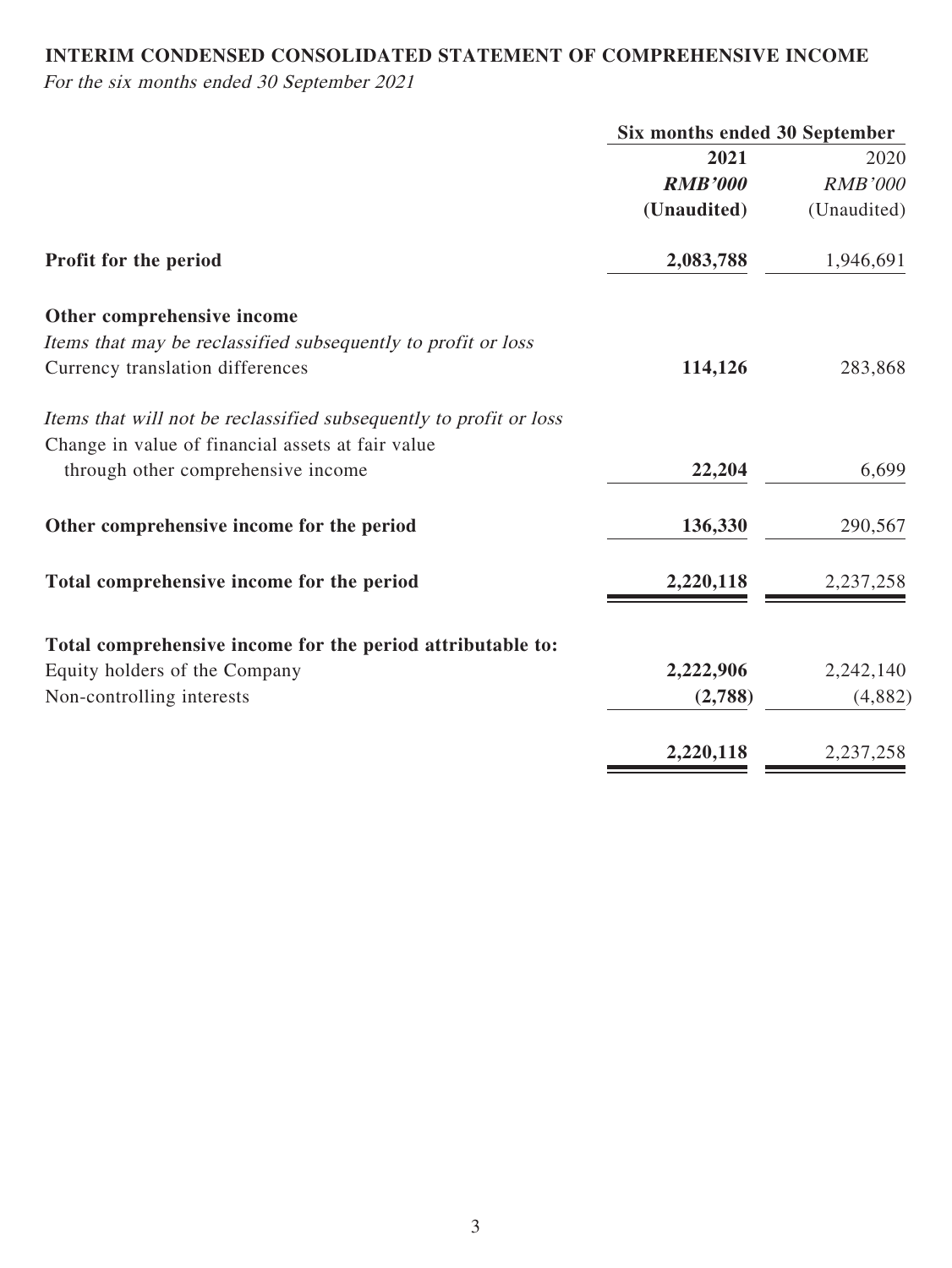### **INTERIM CONDENSED CONSOLIDATED BALANCE SHEET**

As at 30 September 2021

|                                              |              | <b>30 September</b> | 31 March       |
|----------------------------------------------|--------------|---------------------|----------------|
|                                              | <b>Notes</b> | 2021                | 2021           |
|                                              |              | <b>RMB'000</b>      | <b>RMB'000</b> |
|                                              |              | (Unaudited)         | (Audited)      |
| <b>ASSETS</b>                                |              |                     |                |
| <b>Non-current assets</b>                    |              |                     |                |
| Property, plant and equipment                |              | 6,181,573           | 6,335,441      |
| Investment properties                        |              | 36,007              | 36,414         |
| Intangible assets                            |              | 10,219              | 11,169         |
| Investments in associates                    |              | 11,724              | 13,307         |
| Deferred income tax assets                   |              | 359,305             | 373,767        |
| Financial assets at fair value through other |              |                     |                |
| comprehensive income                         |              | 112,571             | 92,935         |
| Right-of-use assets                          |              | 1,077,144           | 1,098,451      |
| Long-term bank deposits                      |              | 3,601,000           | 2,850,000      |
| <b>Total non-current assets</b>              |              | 11,389,543          | 10,811,484     |
| <b>Current assets</b>                        |              |                     |                |
| Inventories                                  |              | 2,787,516           | 2,528,819      |
| Trade receivables                            | 9            | 987,812             | 920,032        |
| Prepayments, deposits and other receivables  |              | 891,890             | 901,613        |
| Cash and bank balances                       |              | 13,795,216          | 16,081,070     |
| <b>Total current assets</b>                  |              | 18,462,434          | 20,431,534     |
| <b>Total assets</b>                          |              | 29,851,977          | 31,243,018     |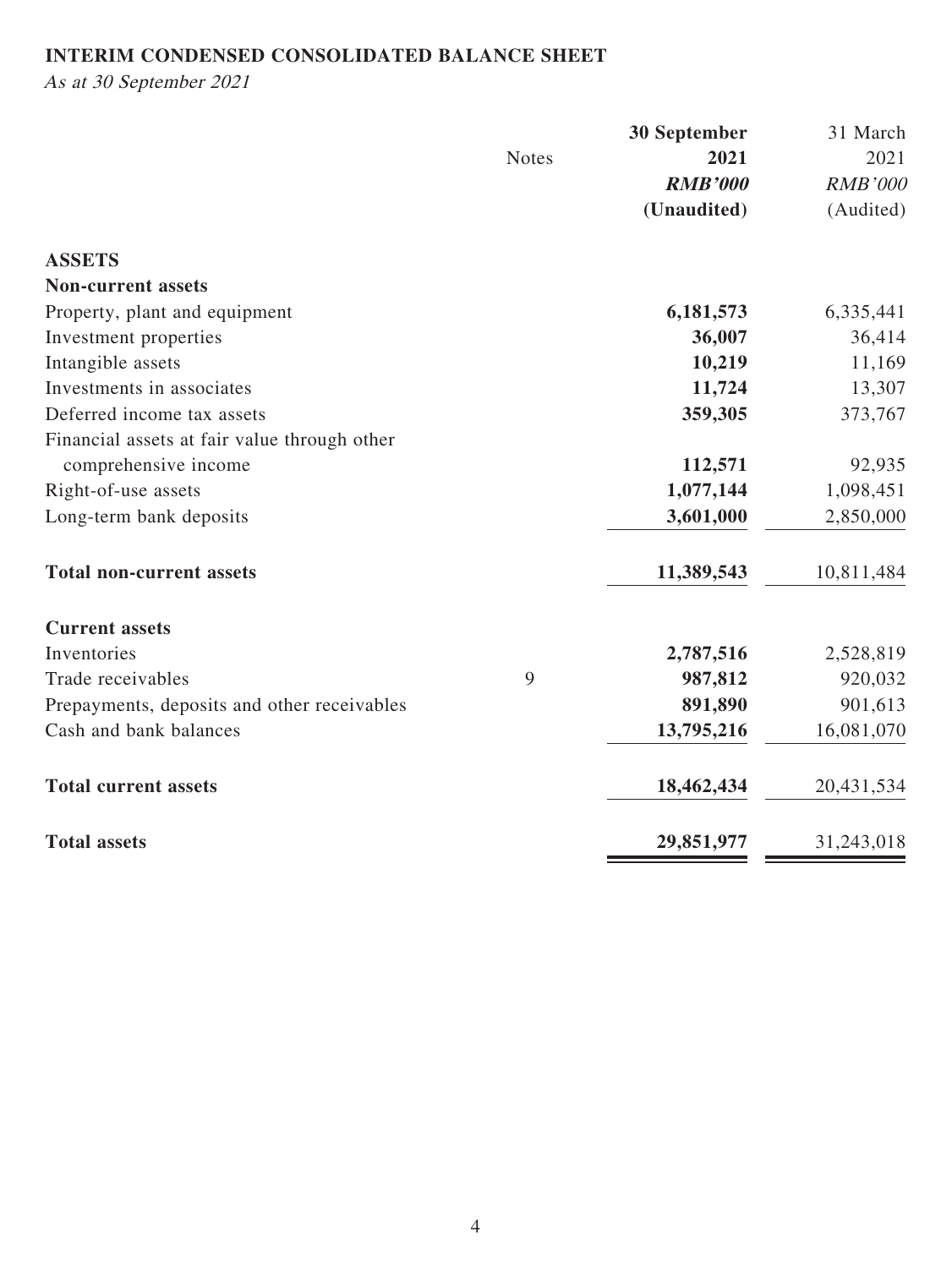|                                                         |              | 30 September   | 31 March       |
|---------------------------------------------------------|--------------|----------------|----------------|
|                                                         | <b>Notes</b> | 2021           | 2021           |
|                                                         |              | <b>RMB'000</b> | <b>RMB'000</b> |
|                                                         |              | (Unaudited)    | (Audited)      |
| <b>EQUITY</b>                                           |              |                |                |
| Equity attributable to equity holders of the<br>Company |              |                |                |
| Share capital                                           |              | 1,801,626      | 1,821,152      |
| Reserves                                                |              | 13,497,114     | 13,077,825     |
|                                                         |              |                |                |
| <b>Subtotal</b>                                         |              | 15,298,740     | 14,898,977     |
| <b>Non-controlling interests</b>                        |              | 82,455         | 72,663         |
| <b>Total equity</b>                                     |              | 15,381,195     | 14,971,640     |
| <b>LIABILITIES</b>                                      |              |                |                |
| <b>Non-current liabilities</b>                          |              |                |                |
| <b>Borrowings</b>                                       |              | 4,819,566      | 6,493,151      |
| Lease liabilities                                       |              | 98,712         | 124,475        |
| Deferred income tax liabilities                         |              | 268,607        | 348,267        |
| Other non-current liabilities                           |              | 140,779        | 139,627        |
| <b>Total non-current liabilities</b>                    |              | 5,327,664      | 7,105,520      |
| <b>Current liabilities</b>                              |              |                |                |
| Trade payables                                          | 10           | 1,276,586      | 943,281        |
| Accruals and other payables                             |              | 2,800,102      | 2,931,890      |
| <b>Contract liabilities</b>                             |              | 1,163,898      | 1,556,783      |
| Current income tax liabilities                          |              | 373,098        | 287,793        |
| <b>Borrowings</b>                                       |              | 3,415,751      | 3,339,961      |
| Lease liabilities                                       |              | 113,683        | 106,150        |
| <b>Total current liabilities</b>                        |              | 9,143,118      | 9,165,858      |
| <b>Total liabilities</b>                                |              | 14,470,782     | 16,271,378     |
| <b>Total equity and liabilities</b>                     |              | 29,851,977     | 31,243,018     |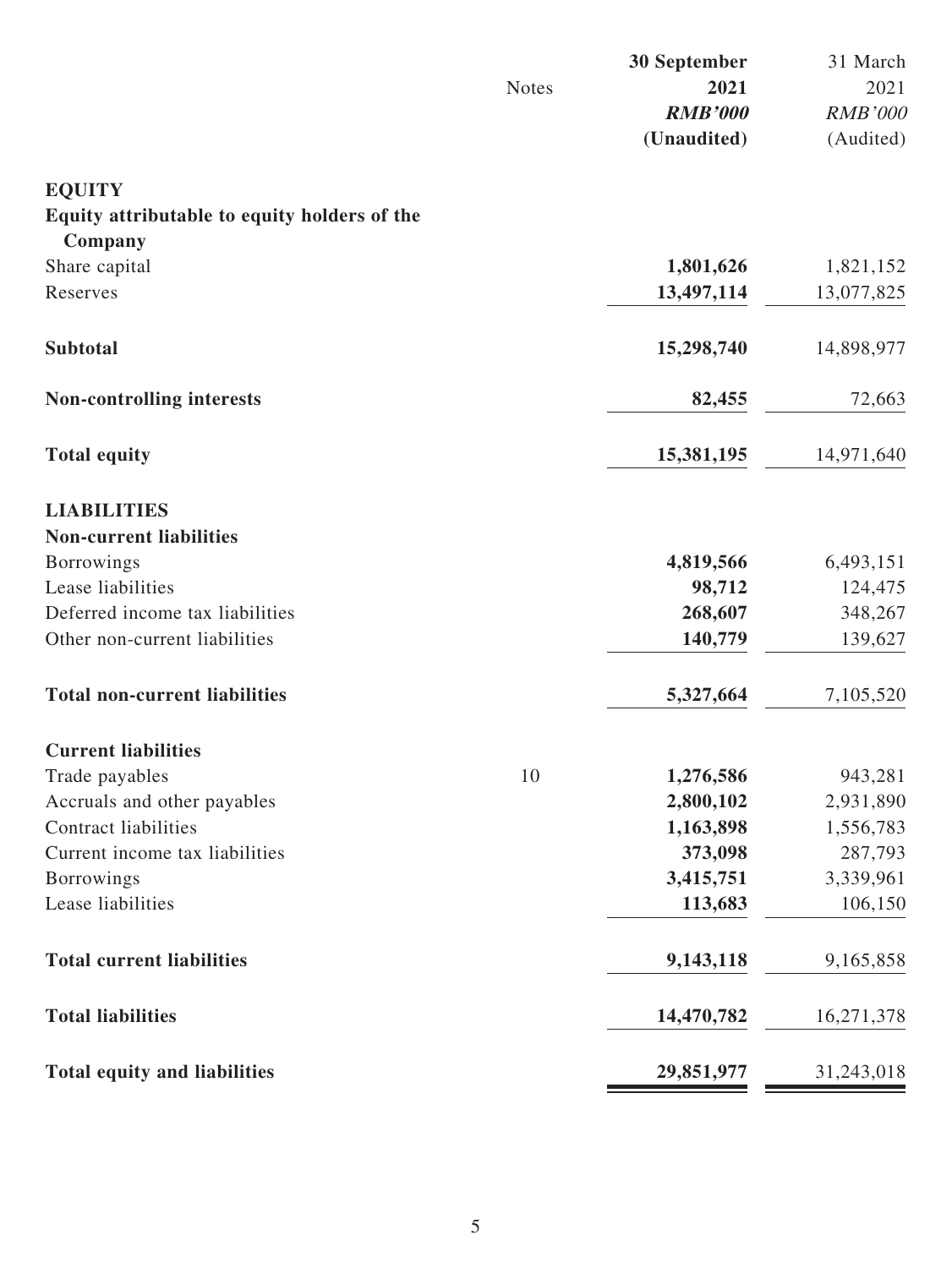### **NOTES TO THE INTERIM CONDENSED CONSOLIDATED FINANCIAL INFORMATION** 30 September 2021

#### **1. GENERAL INFORMATION**

Want Want China Holdings Limited (the "Company") and its subsidiaries (together the "Group") are principally engaged in the manufacturing and distribution of food and beverages. The Group's activities are primarily conducted in the People's Republic of China ("the PRC"), and its products are also sold to the North America, East Asia, Southeast Asia and Europe.

The Company was incorporated in the Cayman Islands on 3 October 2007 as an exempted company with limited liability under the Companies Law of the Cayman Islands. The address of its registered office is Maples Corporate Services Limited, P.O. Box 309, Ugland House, Grand Cayman, KY1-1104, Cayman Islands.

The Company has had its primary listing on the Main Board of The Stock Exchange of Hong Kong Limited since 26 March 2008.

This interim condensed consolidated financial information is presented in Renminbi ("RMB"), unless otherwise stated.

This interim condensed consolidated financial information was approved by the Board of Directors for issue on 30 November 2021.

This interim condensed consolidated financial information has been reviewed, not audited.

#### **2. BASIS OF PREPARATION**

This interim condensed consolidated financial information for the six months ended 30 September 2021 has been prepared in accordance with Hong Kong Accounting Standard ("HKAS") 34 Interim Financial Reporting. The interim condensed consolidated financial information does not include all the information and disclosures required in the annual financial statements, and should be read in conjunction with the Group's annual consolidated financial statements for the year ended 31 March 2021.

#### **3. CHANGES IN ACCOUNTING POLICIES**

The accounting policies adopted in the preparation of the interim condensed consolidated financial information are consistent with those applied in the preparation of the Group's annual consolidated financial statements for the year ended 31 March 2021, except for the adoption of the following revised Hong Kong Financial Reporting Standards ("HKFRSs") for the first time for the current period's financial information.

Amendments to HKFRS 9, HKAS 39, HKFRS 7, HKFRS 4 and HKFRS 16 Interest Rate Benchmark Reform – Phase 2

The revised standards have had no significant financial effect on the interim condensed consolidated financial information.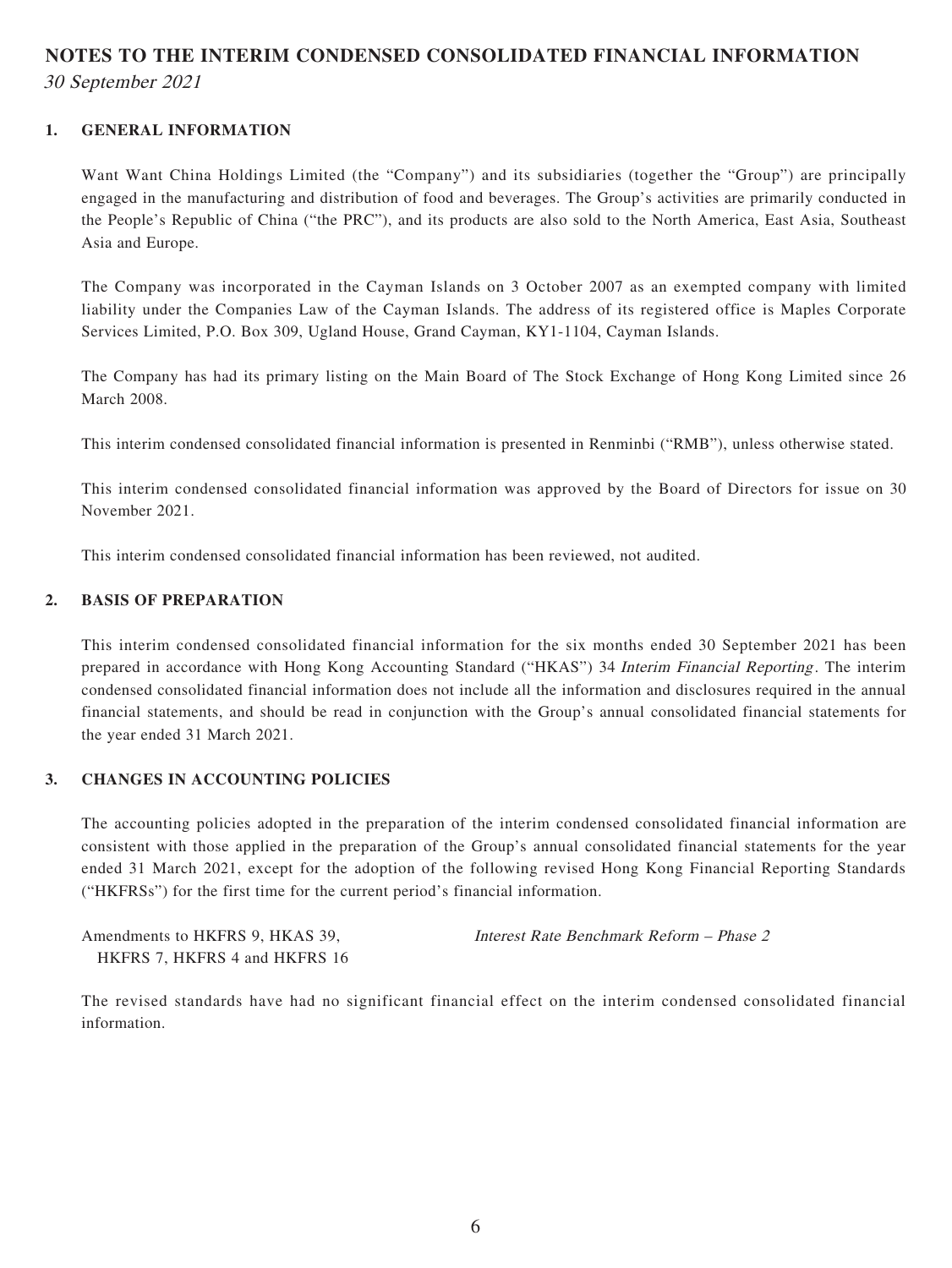#### **4. SEGMENT INFORMATION**

The chief operating decision maker has been identified as the executive Directors. The executive Directors review the Group's internal reports in order to assess performance and allocate resources. Management has determined the operating segments based on their reports.

The executive Directors consider the business from a product perspective and assess the performance of the operating segments based on a measure of segment profit or loss, which is based on profit before income tax without allocation of unallocated costs, finance income – net and share of losses of associates. Management assesses the performance of rice crackers, dairy products and beverages, snack foods and other products.

The Group's operations are mainly organized under four business segments, including manufacturing and sale of:

- Rice crackers, including sugar coated crackers, savoury crackers and fried crackers, gift packs;
- Dairy products and beverages, including flavoured milk, room-temparature yogurt, yogurt drinks, ready-to-drink coffee, juice drinks, sports drinks, herbal tea and milk powder;
- Snack foods, including candies, popsicles, ball cakes and jellies, beans, nuts and others; and
- Other products, including mainly wine and other food products.

Over 90% of the Group's revenue and business activities are conducted in the PRC.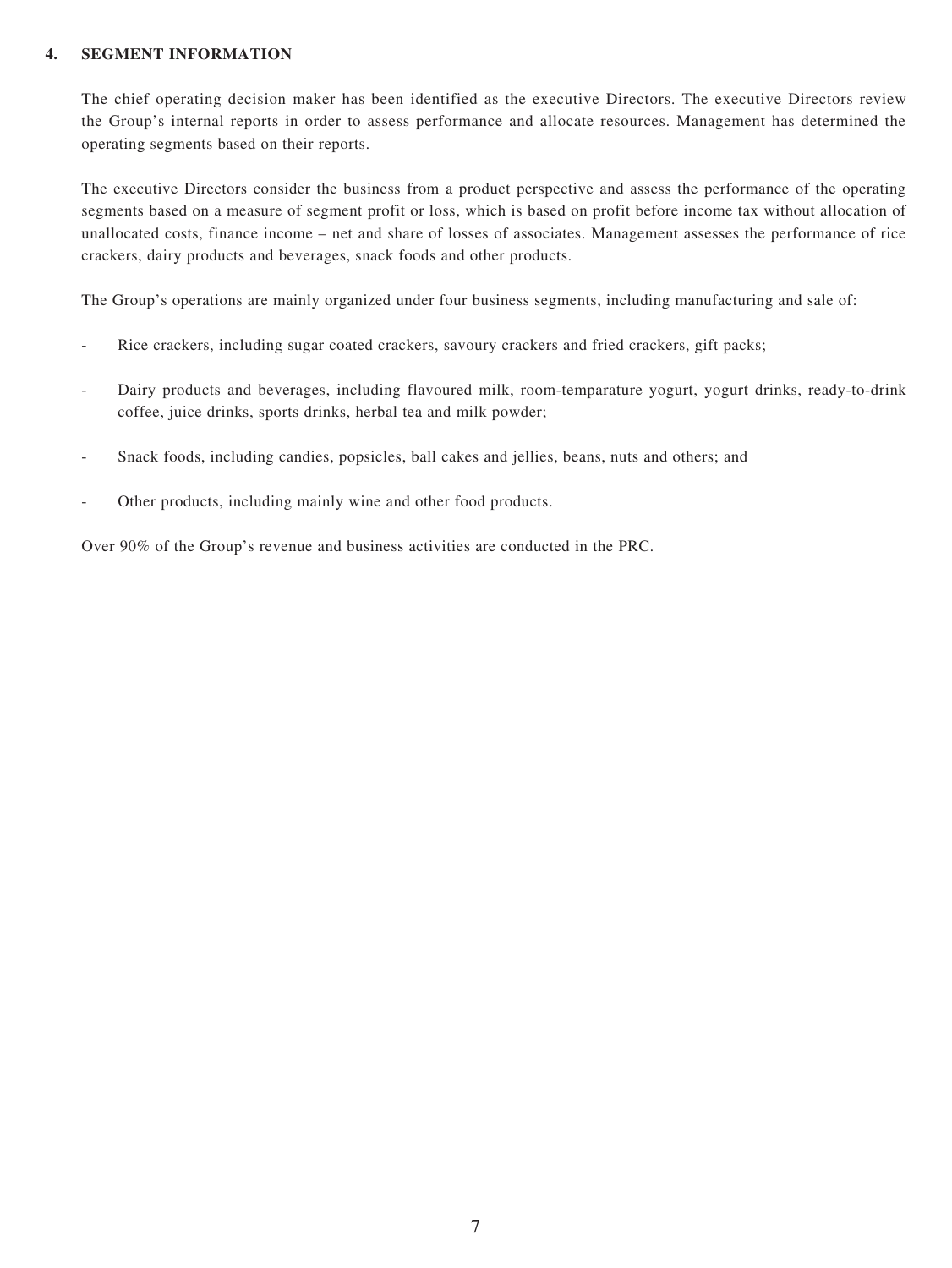The segment information for the six months ended 30 September 2021 is as follows:

|                                                              |                                    | Six months ended 30 September 2021 (unaudited)                 |                                         |                                     |                         |
|--------------------------------------------------------------|------------------------------------|----------------------------------------------------------------|-----------------------------------------|-------------------------------------|-------------------------|
|                                                              | Rice<br>crackers<br><b>RMB'000</b> | <b>Dairy</b><br>products<br>and<br>beverages<br><b>RMB'000</b> | <b>Snack</b><br>foods<br><b>RMB'000</b> | Other<br>products<br><b>RMB'000</b> | Group<br><b>RMB'000</b> |
| <b>Segment results</b>                                       |                                    |                                                                |                                         |                                     |                         |
| Revenue                                                      | 1,876,241                          | 6,561,800                                                      | 2,873,903                               | 70,623                              | 11,382,567              |
| Timing of revenue recognition                                |                                    |                                                                |                                         |                                     |                         |
| At a point in time                                           | 1,876,241                          | 6,561,800                                                      | 2,873,903                               | 70,623                              | 11,382,567              |
| Segment profit                                               | 254,820                            | 2,282,352                                                      | 578,586                                 | 13,965                              | 3,129,723               |
| Unallocated costs                                            |                                    |                                                                |                                         |                                     | (349,086)               |
| Finance income – net                                         |                                    |                                                                |                                         |                                     | 103,254                 |
| Share of losses of associates                                |                                    |                                                                |                                         |                                     | (1, 583)                |
| Profit before income tax                                     |                                    |                                                                |                                         |                                     | 2,882,308               |
| Income tax expense                                           |                                    |                                                                |                                         |                                     | (798, 520)              |
| Profit for the period                                        |                                    |                                                                |                                         |                                     | 2,083,788               |
| Other segment items included in the income statement         |                                    |                                                                |                                         |                                     |                         |
| Depreciation of property, plant and equipment                | 113,624                            | 171,990                                                        | 113,257                                 | 304                                 | 399,175                 |
| Depreciation of right-of-use assets                          | 14,118                             | 38,419                                                         | 18,449                                  | 4,115                               | 75,101                  |
| Depreciation of investment properties                        |                                    |                                                                |                                         | 586                                 | 586                     |
| Unallocated depreciation and amortization of property, plant |                                    |                                                                |                                         |                                     |                         |
| and equipment, right-of-use assets and intangible assets     |                                    |                                                                |                                         |                                     | 7,655                   |
| Capital expenditure                                          |                                    |                                                                |                                         |                                     |                         |
| Capital expenditure by segments                              | 51,363                             | 83,083                                                         | 34,842                                  | 7,004                               | 176,292                 |
| Unallocated capital expenditure                              |                                    |                                                                |                                         |                                     | 36,788                  |
| Total capital expenditure                                    |                                    |                                                                |                                         |                                     | 213,080                 |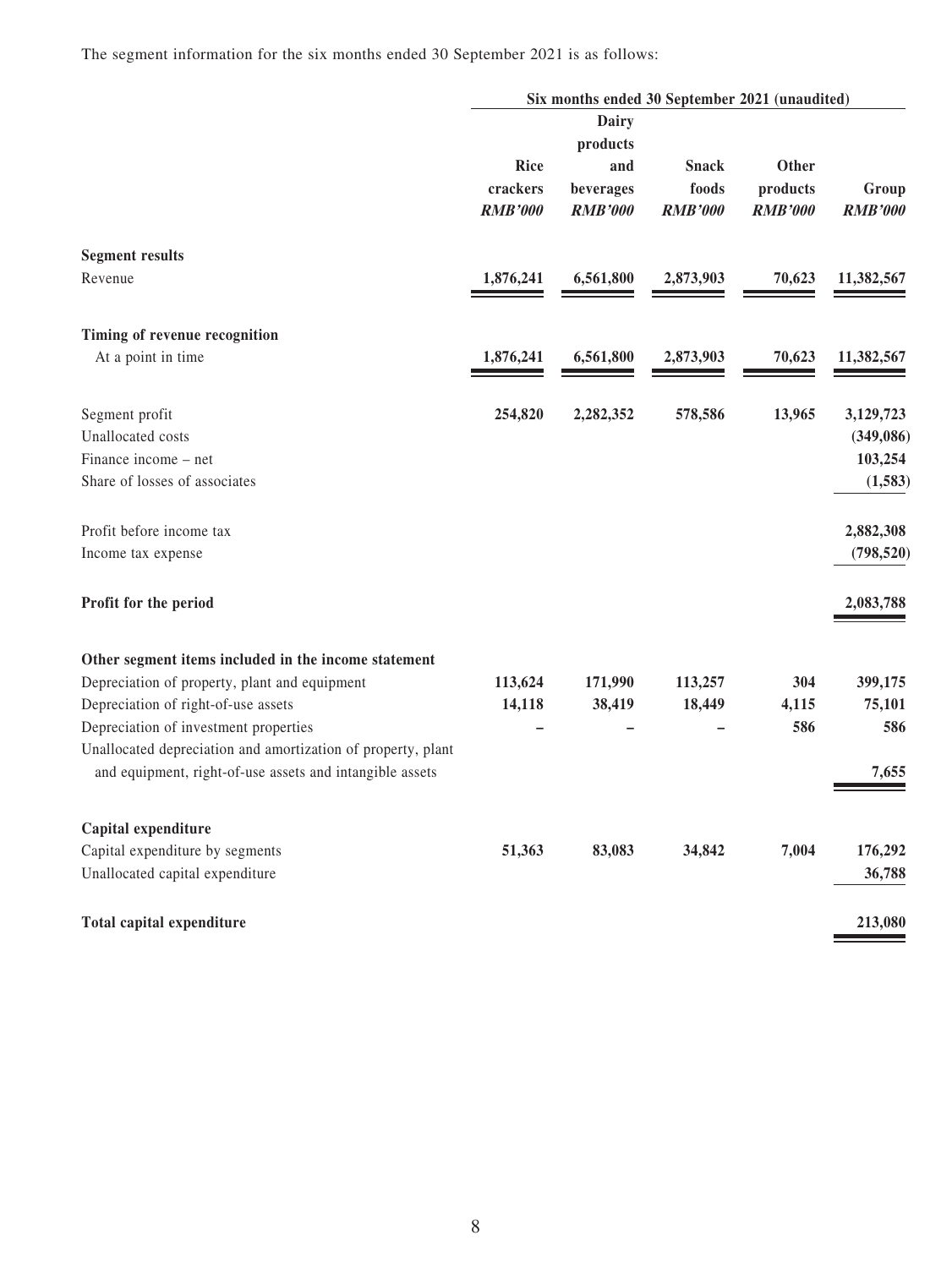The segment assets and liabilities as at 30 September 2021 are as follows:

|                                       |                                           |                                                | 30 September 2021 (unaudited)           |                                     |                         |
|---------------------------------------|-------------------------------------------|------------------------------------------------|-----------------------------------------|-------------------------------------|-------------------------|
|                                       |                                           | Dairy                                          |                                         |                                     |                         |
|                                       | <b>Rice</b><br>crackers<br><b>RMB'000</b> | products<br>and<br>beverages<br><b>RMB'000</b> | <b>Snack</b><br>foods<br><b>RMB'000</b> | Other<br>products<br><b>RMB'000</b> | Group<br><b>RMB'000</b> |
| <b>Segment assets and liabilities</b> |                                           |                                                |                                         |                                     |                         |
| Segment assets                        | 2,054,827                                 | 6,956,119                                      | 3,190,432                               | 128,578                             | 12,329,956              |
| Unallocated assets                    |                                           |                                                |                                         |                                     | 114,081                 |
| Cash and bank balances                |                                           |                                                |                                         |                                     | 13,795,216              |
| Long-term bank deposits               |                                           |                                                |                                         |                                     | 3,601,000               |
| Investments in associates             |                                           |                                                |                                         |                                     | 11,724                  |
| <b>Total assets</b>                   |                                           |                                                |                                         |                                     | 29,851,977              |
| Segment liabilities                   | 1,008,491                                 | 3,515,227                                      | 1,548,929                               | 39,521                              | 6,112,168               |
| Unallocated liabilities               |                                           |                                                |                                         |                                     | 123,297                 |
| <b>Borrowings</b>                     |                                           |                                                |                                         |                                     | 8,235,317               |
| <b>Total liabilities</b>              |                                           |                                                |                                         |                                     | 14,470,782              |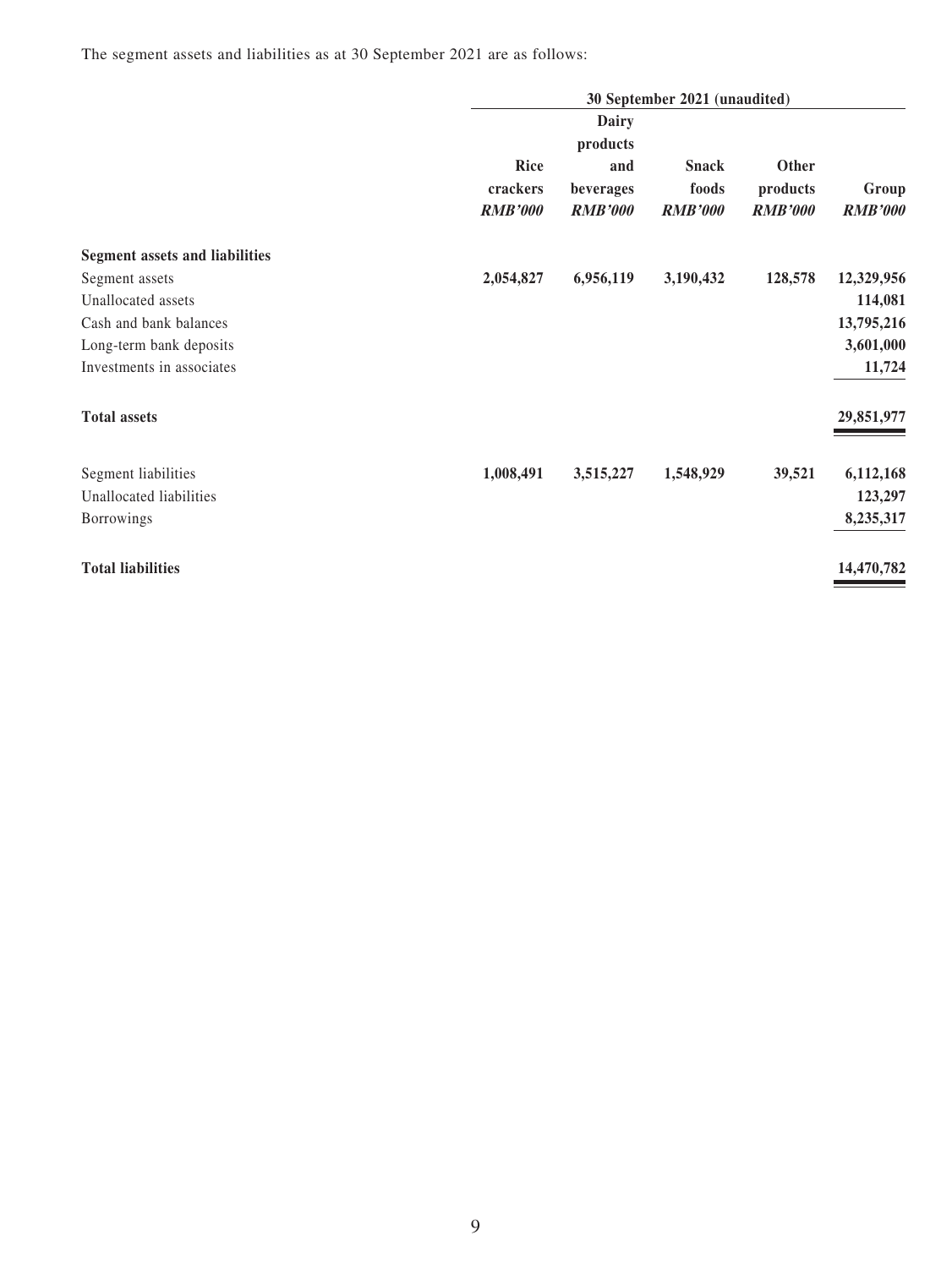The segment information for the six months ended 30 September 2020 is as follows:

|                                                                                                                   |           |           | Six months ended 30 September 2020 (unaudited) |          |                |
|-------------------------------------------------------------------------------------------------------------------|-----------|-----------|------------------------------------------------|----------|----------------|
|                                                                                                                   |           | Dairy     |                                                |          |                |
|                                                                                                                   |           | products  |                                                |          |                |
|                                                                                                                   | Rice      | and       | Snack                                          | Other    |                |
|                                                                                                                   | crackers  | beverages | foods                                          | products | Group          |
|                                                                                                                   | RMB'000   | RMB'000   | <b>RMB'000</b>                                 | RMB'000  | <b>RMB'000</b> |
| <b>Segment results</b>                                                                                            |           |           |                                                |          |                |
| Revenue                                                                                                           | 1,992,268 | 5,315,003 | 2,951,974                                      | 40,002   | 10,299,247     |
| Timing of revenue recognition                                                                                     |           |           |                                                |          |                |
| At a point in time                                                                                                | 1,992,268 | 5,315,003 | 2,951,974                                      | 40,002   | 10,299,247     |
| Segment profit                                                                                                    | 395,991   | 1,690,620 | 695,317                                        | 24,873   | 2,806,801      |
| Unallocated costs                                                                                                 |           |           |                                                |          | (271, 919)     |
| Finance income - net                                                                                              |           |           |                                                |          | 169,985        |
| Share of losses of associates                                                                                     |           |           |                                                |          | (1,049)        |
| Profit before income tax                                                                                          |           |           |                                                |          | 2,703,818      |
| Income tax expense                                                                                                |           |           |                                                |          | (757, 127)     |
| Profit for the period                                                                                             |           |           |                                                |          | 1,946,691      |
| Other segment items included in the income statement                                                              |           |           |                                                |          |                |
| Depreciation of property, plant and equipment                                                                     | 115,160   | 173,750   | 114,568                                        | 509      | 403,987        |
| Depreciation of right-of-use assets                                                                               | 9,838     | 21,877    | 10,464                                         | 2,340    | 44,519         |
| Depreciation of investment properties                                                                             |           |           |                                                | 615      | 615            |
| Unallocated depreciation and amortization of property,<br>plant and equipment, right-of-use assets and intangible |           |           |                                                |          |                |
| assets                                                                                                            |           |           |                                                |          | 7,154          |
| Capital expenditure                                                                                               |           |           |                                                |          |                |
| Capital expenditure by segments                                                                                   | 36,018    | 65,817    | 26,188                                         | 11,364   | 139,387        |
| Unallocated capital expenditure                                                                                   |           |           |                                                |          | 20,704         |
| Total capital expenditure                                                                                         |           |           |                                                |          | 160,091        |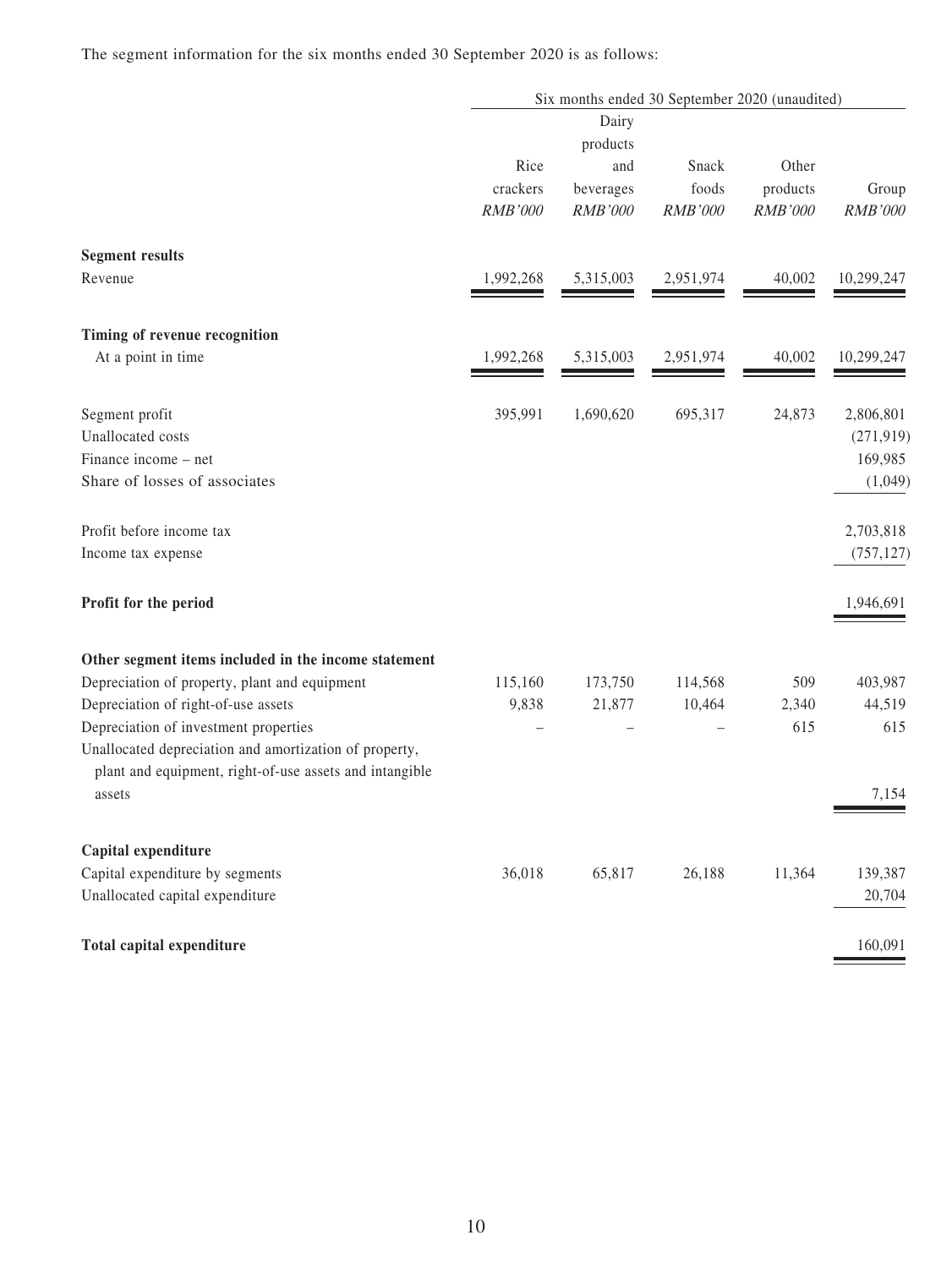The segment assets and liabilities as at 31 March 2021 are as follows:

|                                       |                |                | 31 March 2021 (audited) |                |                |
|---------------------------------------|----------------|----------------|-------------------------|----------------|----------------|
|                                       |                | Dairy          |                         |                |                |
|                                       |                | products       |                         |                |                |
|                                       | Rice           | and            | Snack                   | Other          |                |
|                                       | Crackers       | beverages      | foods                   | products       | Group          |
|                                       | <b>RMB'000</b> | <b>RMB'000</b> | <b>RMB'000</b>          | <b>RMB'000</b> | <b>RMB'000</b> |
| <b>Segment assets and liabilities</b> |                |                |                         |                |                |
| Segment assets                        | 2,436,583      | 6,546,993      | 3,087,476               | 119,104        | 12,190,156     |
| Unallocated assets                    |                |                |                         |                | 108,485        |
| Cash and bank balances                |                |                |                         |                | 16,081,070     |
| Long-term bank deposits               |                |                |                         |                | 2,850,000      |
| Investments in associates             |                |                |                         |                | 13,307         |
| <b>Total assets</b>                   |                |                |                         |                | 31,243,018     |
| Segment liabilities                   | 1,581,804      | 3,169,901      | 1,529,104               | 28,480         | 6,309,289      |
| Unallocated liabilities               |                |                |                         |                | 128,977        |
| Borrowings                            |                |                |                         |                | 9,833,112      |
| <b>Total liabilities</b>              |                |                |                         |                | 16,271,378     |

### **5. OTHER GAINS/(LOSSES) – NET**

|                                                          | Six months ended 30 September |                |  |
|----------------------------------------------------------|-------------------------------|----------------|--|
|                                                          | 2021                          | 2020           |  |
|                                                          | <b>RMB'000</b>                | <i>RMB'000</i> |  |
|                                                          | (Unaudited)                   | (Unaudited)    |  |
| Net foreign exchange losses                              | (2,820)                       | (14,073)       |  |
| Donation expenses                                        | (25, 419)                     | (18, 111)      |  |
| Losses on disposal of property, plant and equipment, net | (6,157)                       | (7, 853)       |  |
| Income from long-term bank deposits                      | 64,290                        |                |  |
| Others                                                   | 9,117                         | 3,943          |  |
| Total                                                    | 39,011                        | (36,094)       |  |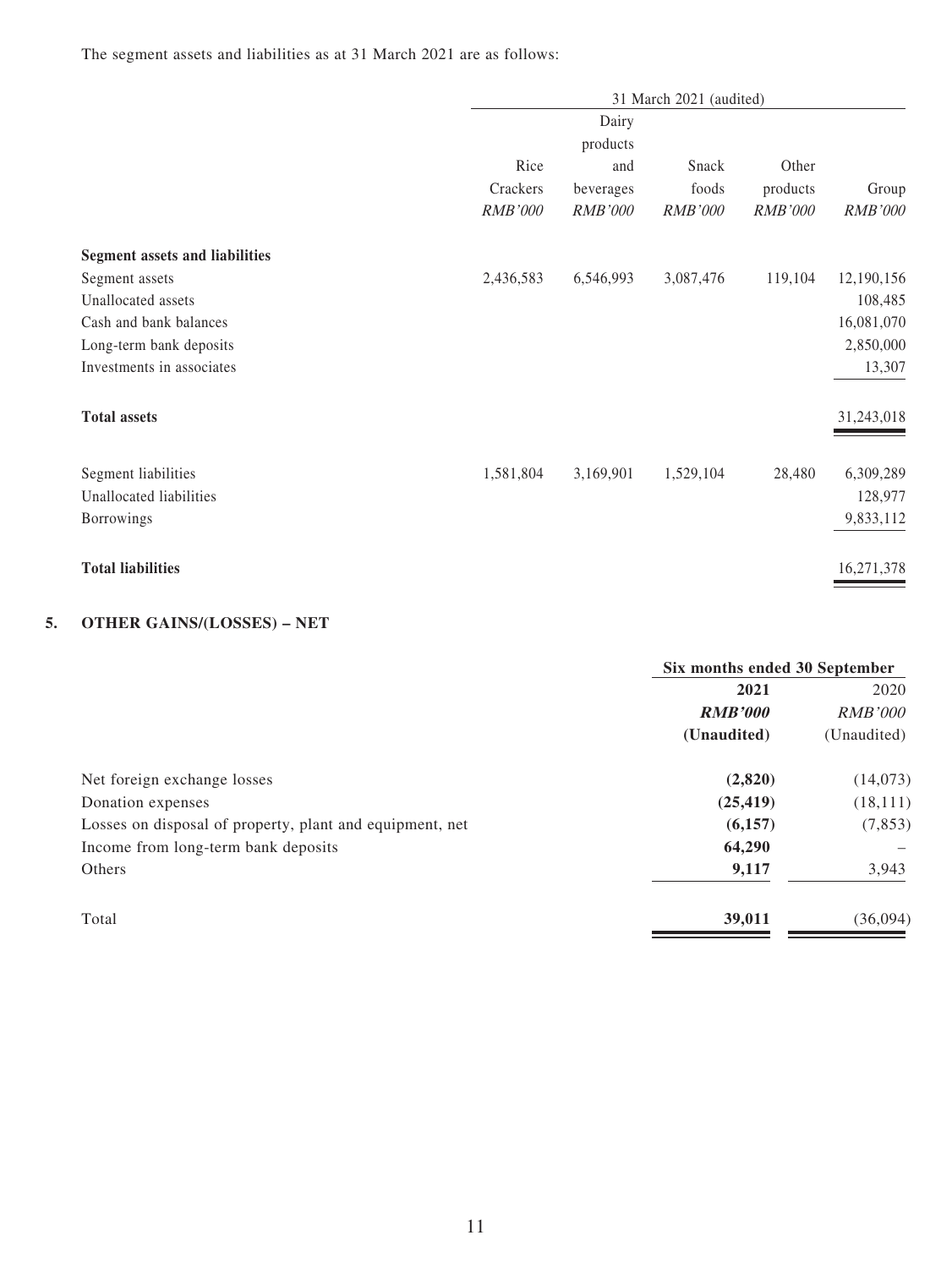|                                                         | Six months ended 30 September |                |  |
|---------------------------------------------------------|-------------------------------|----------------|--|
|                                                         | 2021                          | 2020           |  |
|                                                         | <b>RMB'000</b>                | <b>RMB'000</b> |  |
|                                                         | (Unaudited)                   | (Unaudited)    |  |
| <b>Current income tax</b>                               |                               |                |  |
| $-$ Chinese mainland                                    | 672,273                       | 689,786        |  |
| - Hong Kong Special Administrative Region and elsewhere | 11,229                        | 14,070         |  |
|                                                         | 683,502                       | 703,856        |  |
| Deferred income tax                                     | 115,018                       | 53,271         |  |
| <b>Total</b>                                            | 798,520                       | 757,127        |  |

Income tax expense is recognized based on management's estimate of the weighted average annual income tax rate expected for the full financial year.

#### **7. EARNINGS PER SHARE**

#### **(a) Basic**

Basic earnings per share is calculated by dividing the profit attributable to equity holders of the Company by the weighted average number of ordinary shares in issue during the period.

|                                                                 | Six months ended 30 September |                |  |
|-----------------------------------------------------------------|-------------------------------|----------------|--|
|                                                                 | 2021                          | 2020           |  |
|                                                                 | (Unaudited)                   | (Unaudited)    |  |
| Profit attributable to equity holders of the Company (RMB'000)  | 2,090,045                     | 1,952,396      |  |
| Weighted average number of ordinary shares in issue (thousands) | 12,070,244                    | 12,397,348     |  |
| Basic earnings per share                                        | <b>RMB17.32 Cents</b>         | RMB15.75 Cents |  |

#### **(b) Diluted**

Diluted earnings per share are the same as the basic earnings per share since the Company does not have potentially dilutive ordinary shares in issue.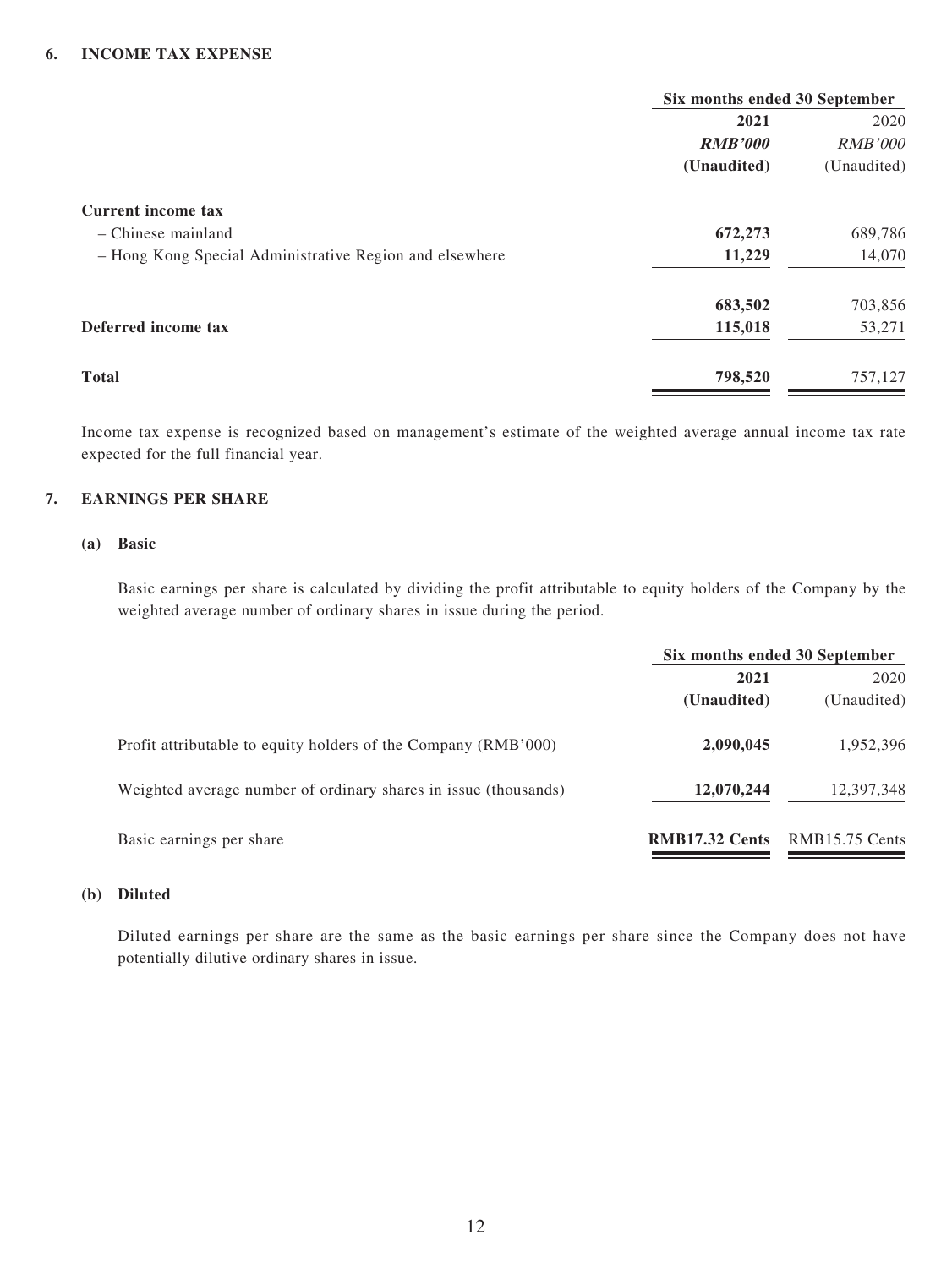#### **8. DIVIDENDS**

Final dividend of RMB1,131,125,000 for the year ended 31 March 2021 was paid in September 2021 (year ended 31 March 2020: RMB2,990,184,000).

An interim dividend for the six months ended 30 September 2021 of US0.83 cent per share (six months ended 30 September 2020: US0.65 cent) was declared by the Board of Directors on 30 November 2021. It is payable on 5 January 2022 to shareholders who are on the register of members of the Company on 17 December 2021. This interim dividend, amounting to RMB637,189,000 (six months ended 30 September 2020: RMB555,346,000) based on the issued shares as at 30 November 2021, has not been recognized as a liability in this interim condensed consolidated financial information. It will be recognized in shareholders' equity in the financial year ending 31 March 2022.

#### **9. TRADE RECEIVABLES**

|                                | 30 September   | 31 March       |
|--------------------------------|----------------|----------------|
|                                | 2021           | 2021           |
|                                | <b>RMB'000</b> | <b>RMB'000</b> |
|                                | (Unaudited)    | (Audited)      |
| <b>Trade receivables</b>       |                |                |
| from third parties             | 1,033,649      | 966,438        |
| from related parties           | 20,103         | 15,689         |
| <b>Subtotal</b>                | 1,053,752      | 982,127        |
| Less: provision for impairment | (65, 940)      | (62,095)       |
| Trade receivables, net         | 987,812        | 920,032        |

Most of the Group's sales are on cash-on-delivery basis whereas those made through modern distribution channels are normally on credit terms ranging from 60 to 90 days (year ended 31 March 2021: 60 to 90 days).

As at 30 September 2021 and 31 March 2021, the ageing analysis of trade receivables based on invoice date is as follows:

|                | 30 September   | 31 March       |
|----------------|----------------|----------------|
|                | 2021           | 2021           |
|                | <b>RMB'000</b> | <b>RMB'000</b> |
|                | (Unaudited)    | (Audited)      |
| Within 60 days | 743,459        | 386,828        |
| $61-90$ days   | 120,050        | 316,862        |
| 91-180 days    | 120,790        | 202,668        |
| 181-365 days   | 53,947         | 30,926         |
| Over 365 days  | 15,506         | 44,843         |
| <b>Total</b>   | 1,053,752      | 982,127        |
|                |                |                |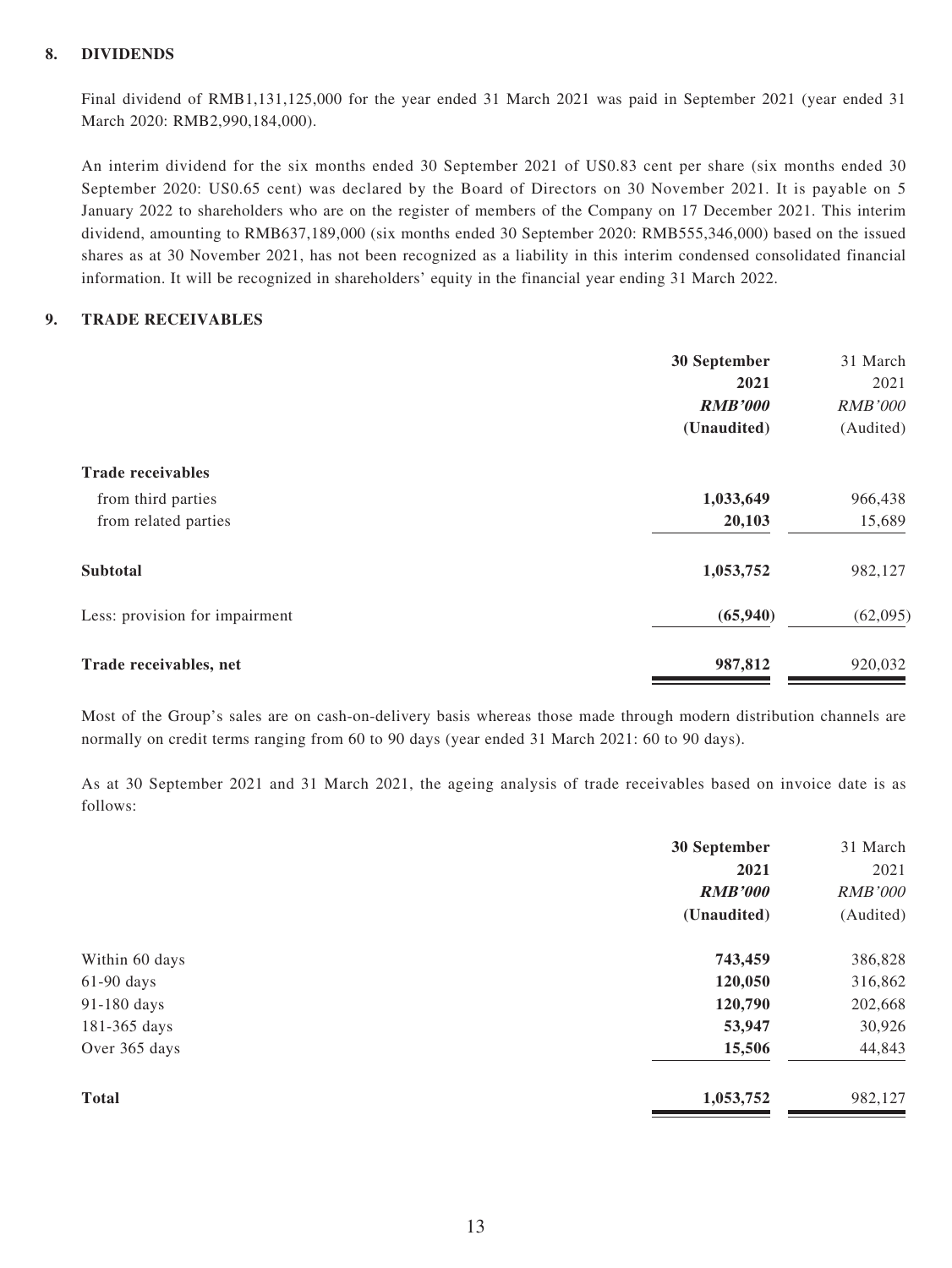#### **10. TRADE PAYABLES**

As at 30 September 2021 and 31 March 2021, the ageing analysis of the trade payables is as follows:

|                    | 30 September   | 31 March       |
|--------------------|----------------|----------------|
|                    | 2021           | 2021           |
|                    | <b>RMB'000</b> | <b>RMB'000</b> |
|                    | (Unaudited)    | (Audited)      |
| Within 60 days     | 1,184,493      | 817,867        |
| $61$ to $180$ days | 57,277         | 97,920         |
| 181 to 365 days    | 19,183         | 9,896          |
| Over 365 days      | 15,633         | 17,598         |
| <b>Total</b>       | 1,276,586      | 943,281        |

#### **MANAGEMENT DISCUSSION AND ANALYSIS**

#### **SUMMARY**

In the first half of 2021FY, the Group recorded total revenue of RMB11,382.6 million, representing an increase of 10.5% as compared with that of the corresponding period in the previous year, reaching a record high in its first-half revenue in the financial year. In particular, the year-on-year revenue growth rates for the first quarter (April-June) and the second quarter (July-September) of 2021FY were 9.6% and 11.5%, respectively, which are slightly higher than the average annual revenue growth rate in the past three years. Core products such as the dairy products and candies both achieved record high in revenue in the first half of the financial year. Growth was achieved across all channels, both online and offline, in the Chinese mainland.

Despite the decrease in gross profit margin as a result of the rising raw material prices, driven by the increase in revenue and effective control over costs and expenses, profit attributable to equity holders of the Company increased by 7.1% year-on-year to RMB2,090.0 million in the first half of 2021FY, and the margin of profit attributable to equity holders of the Company was 18.4%.

#### **BUSINESS OVERVIEW**

The diversification strategies implemented by the Group has underpinned its revenue growth and the Group has carried out the following operating strategies in recent years:

- 1) Intensive development and diversification of channels: increased product varieties reaching retailers' shelves and expanded coverage of points-of-sales;
- 2) Multi-brand and product differentiation strategies: broadened the consumer base to cover consumers of different age groups and to meet the individual needs of consumers;
- 3) Innovative and diversified digital marketing: promoted brand vitality and enhanced communication and interaction with consumers.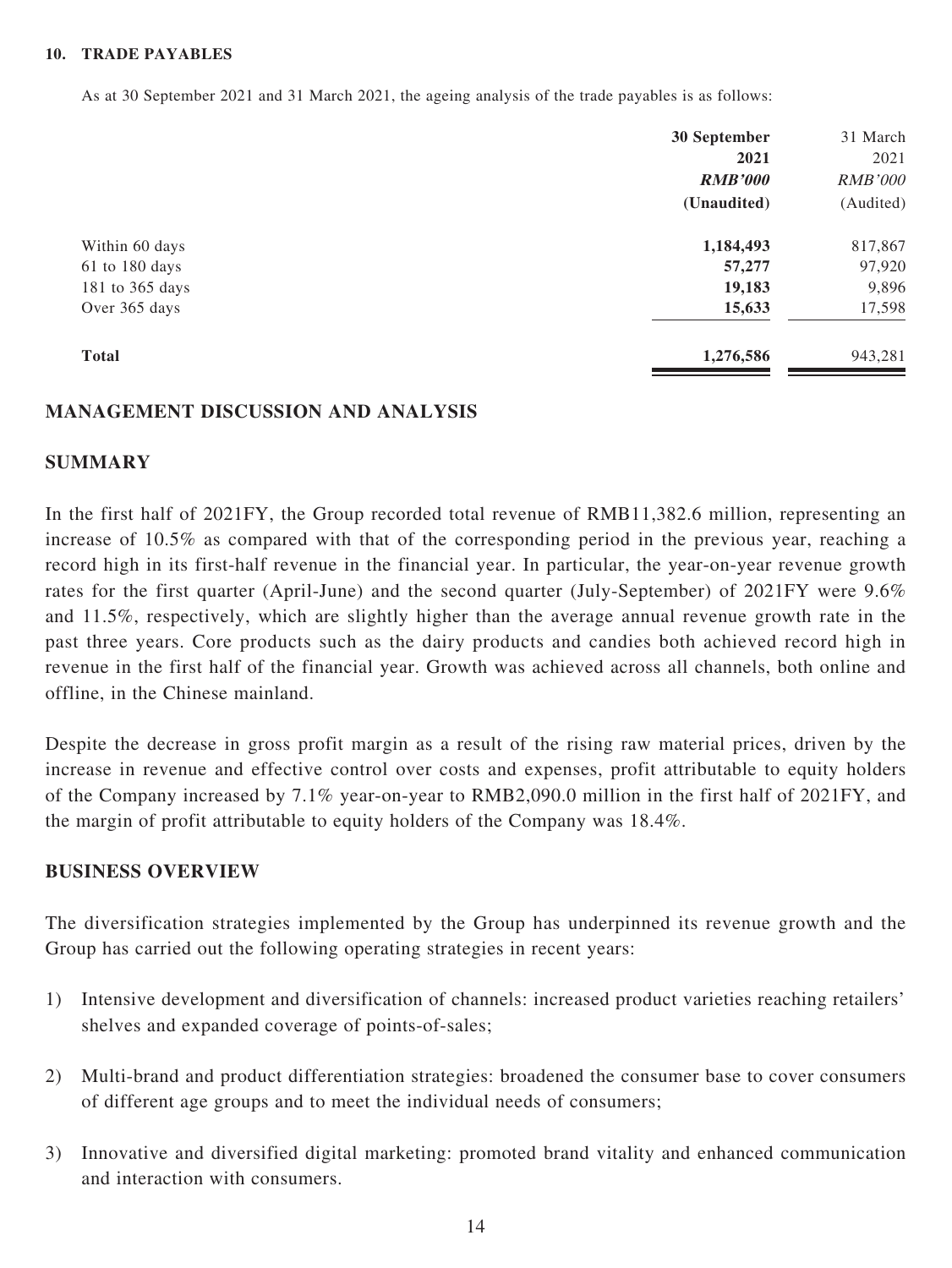#### **(I) INTENSIVE DEVELOPMENT AND DIVERSIFICATION OF CHANNELS**

#### **1. Intensive development of traditional distribution channels**

Through our continuous efforts in refined management in recent years, the Group's traditional channels maintained its growth momentum and attained high single-digit growth in revenue in the first half of 2021FY. In recent years, by improving the supply chain efficiency and optimizing the ageing of products, the product flows at the points-of-sales have been accelerated and the confidence levels of distributors and retailers have been effectively strengthened. Through refined target management to intensively develop its sales channels, product exposures of our core products on retailers' shelves have been increased. By providing sales incentives and training, overall operating efficiency has been enhanced.

#### **2. Cultivation of modern channels**

Revenue generated from modern channels achieved double-digit growth in the first half of 2021FY, which was attributable to the enhanced efficiency in customer and supply chain management, the adoption of a more scientific approach in product selection and display which helped to accelerate the product flows and improve the efficiency of product shelf utilization, and the expansion of sales in convenient stores by launching new specialty products with differentiated features, such as the new flavoured "Dongchi" (凍痴), gummies and beans. By implementing the aforesaid optimization initiatives, our popsicles, candies, dairy products, and beverages all posted a double-digit growth rate in terms of revenue derived from modern channels.

#### **3. Diversification of emerging channels**

Emerging channels continued to maintain rapid growth. Revenue derived from emerging channels contributed close to a double-digit to the Group's total revenue in the first half of 2021FY, and have become one of the key revenue growth drivers of the Group.

Emerging channels cover our cooperation with various e-commerce platforms, maternity channels, OEM business and special channels. They complement with the traditional channels in promoting the production capacity utilization rate and expanding our coverage of pointsof-sales. The B2C model, which includes the flagship stores opened by the Group on various on-line platforms, its offline physical stores and vending machines, served the Group well to showcase its new products and enhance the communication and interaction with consumers, and has become an important channel for brand building and promotion. The Group has installed nearly ten thousand vending machines to further cater for the needs of consumers who are keen for immediate consumption and contactless consumption.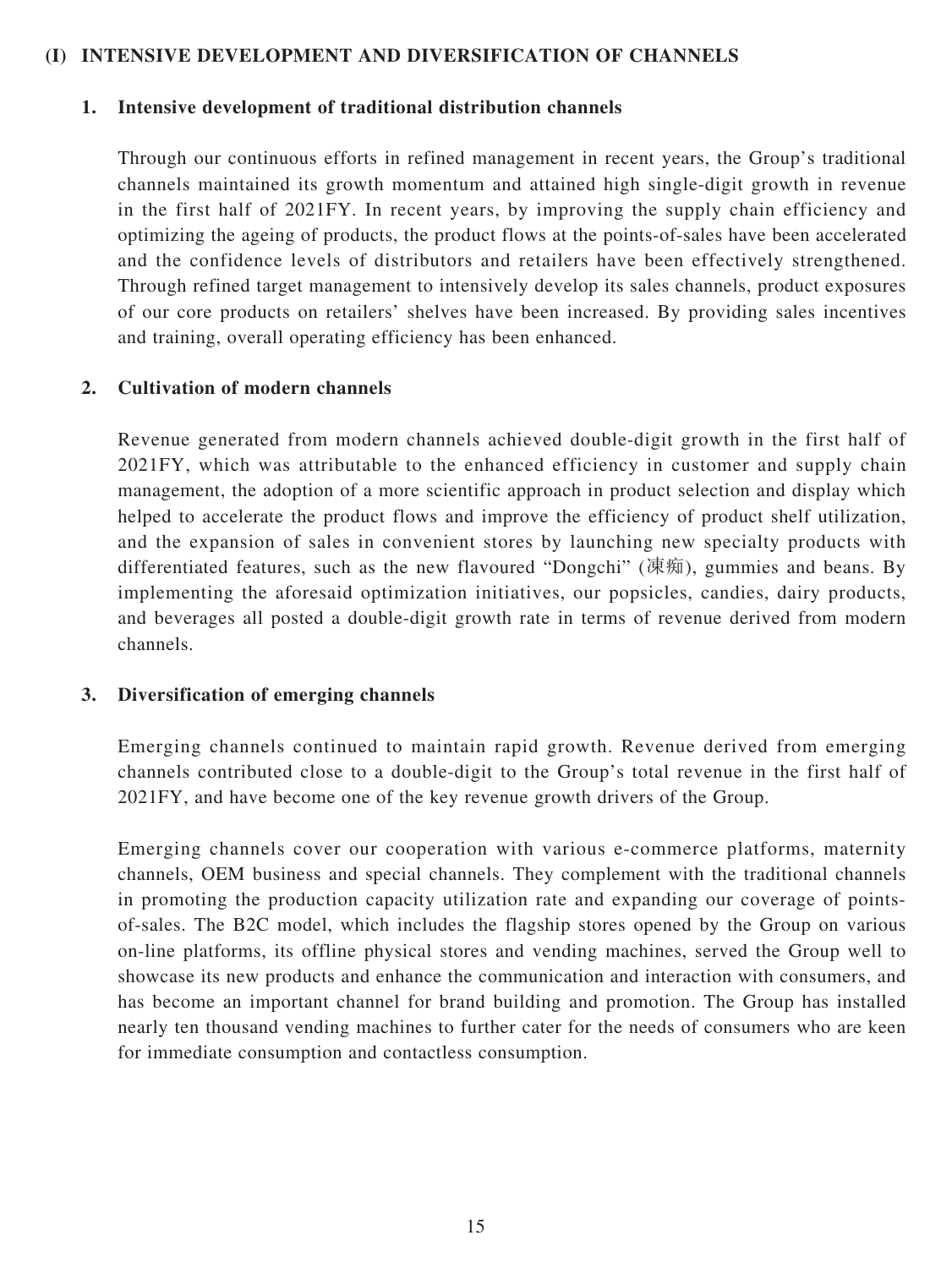#### **4. Continuous expansion of overseas market**

Expanding the overseas market is one of the medium to long term development strategies of the Group. Despite the decrease in overseas sales for the first half of 2021FY as compared with that of the corresponding period in the previous year due to the adverse impacts caused by the pandemic and international supply chain bottlenecks, the Group will continue to push on with the expansion of sales network in overseas markets as planned. Meanwhile, our factory in Vietnam is expected to commence production in 2022, which will be conducive to the enhancement of product mix in the overseas market and the pursuit of internationalization.

### **(II) MULTI-BRAND AND PRODUCT DIFFERENTIATION STRATEGIES**

The Group has leveraged its production capacity advantage, coupled with the implementation of brand diversification and sales channel differentiation strategies to satisfy the demands from consumers of different age groups. The brands successively launched by the Group in recent years included:

"Baby Mum-Mum" (貝比瑪瑪) – a special brand of complementary foods for babies and toddlers

"Mr. Bond" (邦德) – a brand of novel beverages for youngsters

"Fix x Body"– a special brand for healthiness and nutrition

"Queen Alice" – a high-quality brand for female consumers

"Mr. Hot" – a customized brand for spicy lovers

"Got Rice" – a novel brand for rice snacks

"Prime of Love" (愛至尊) – a brand of healthy nutritious products for middle-aged and elderly people

The Group has also, through constant product innovation and upgrade, launched popular new products with special features such as "Dongchi" (凍痴), donuts, and rice prawn chips, and rolled out products with new flavours such as chocolate milk and nut milk to meet the diverse demands from consumers for delicious and nutritious products while satisfying their endless desire for new and innovative products. In the first half of 2021FY, revenue generated from the new products that were first introduced by the Group in 2018 and thereafter accounted for nearly 10% of its total revenue.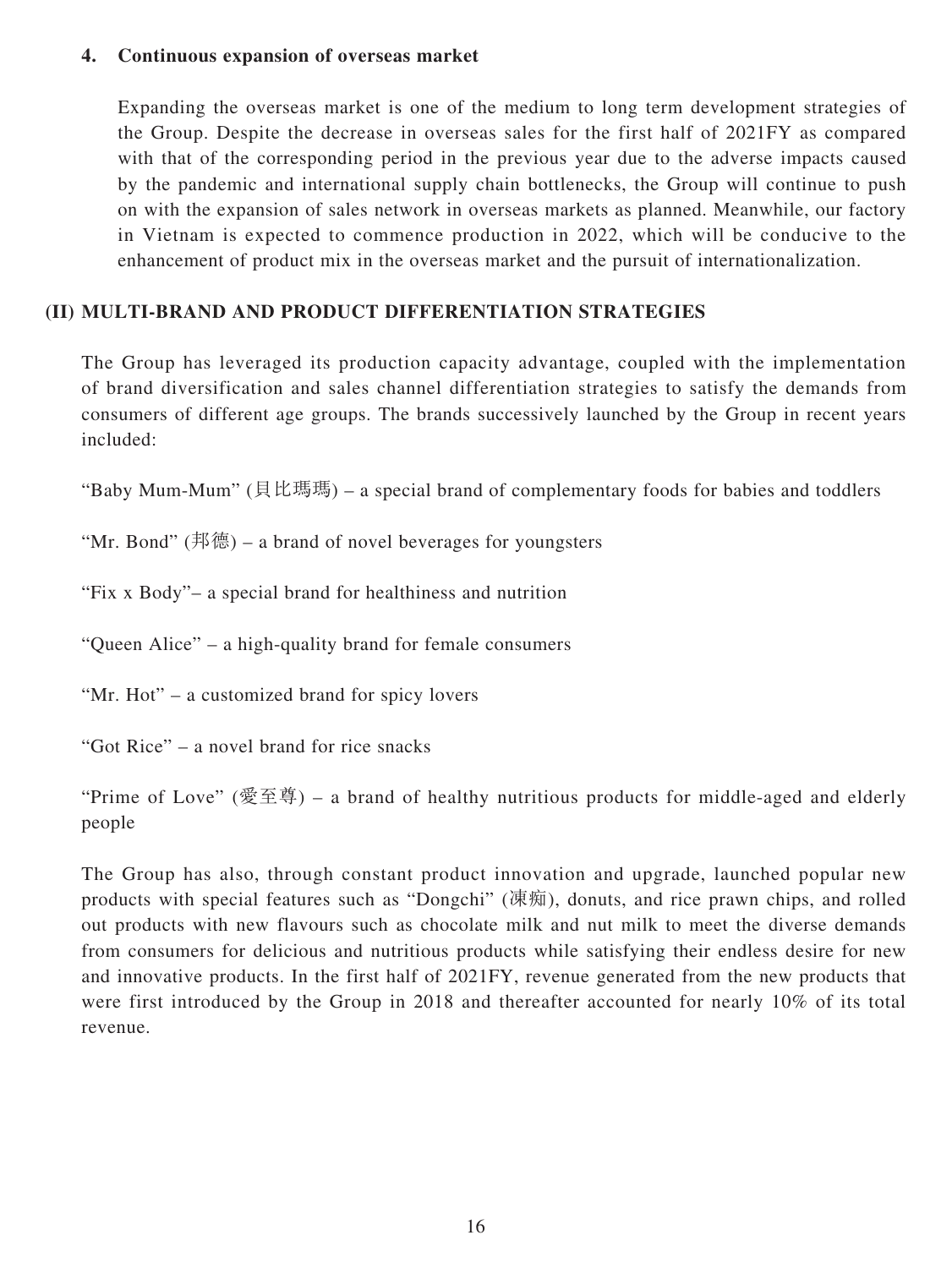#### **(III) EXTENSIVE AND DYNAMIC DIGITAL MARKETING**

In recent years, the Group has adopted various different digital marketing approaches such as social media marketing, cross-sector collaboration, theme activities and topical events to enhance our interaction with customers and reinforce our brand value of "health, happiness and vitality". The Group has also made use of context marketing to connect its products with the emotional needs of consumers, thereby facilitating its product promotion. The Group has gradually established an ecosystem of Want Want fans, the Hot-Kid Club, and enhanced emotional interaction and information exchange with consumers through delivering high-quality content and organizing dynamic and diversified activities. To date, total membership of the Hot-Kid Club has exceeded 15 million.

#### **1. Brand enhancement through creative marketing**

In the first half of 2021FY, the Group initiated a series of dynamic and interesting content marketing activities and cross-sector collaboration to enhance brand image. On the "Want Want Day" on 11 May, the Group produced an interesting animation under the theme of "Exploring 'Fun' in Want Want's Factory" (旺旺工廠「趣」揭秘) featuring Want Want's production sites and manufacturing processes, with an aim to building a closer relationship and promoting strong bonding between consumers and our products. It also cooperated with LELECHA and organized a crossover event titled "LELECHA x WANTWANT Theme Store", during which creative products such as the distinctive "Want Want Chocolate Cheese Cream Tea" (旺旺巧 克力髒髒茶) and "Want Want Strawberry European-style Bun with Ball Cakes" (旺旺草莓大 饅頭歐包) were introduced, which amazed Want Want's fans. This event won the 9th TOP-DIGITAL Award – Silver Prize in the cross-sector marketing category.

#### **2. Energetic and vibrant product marketing**

In recent years, the Group has launched a series of "Creative Packaging of Hot-Kid Milk" (創 意包裝旺仔牛奶) campaigns. Following the "Hot-Kid Milk 56 Ethnic Groups Cans" (56個民 族旺仔牛奶罐) and "Hot-Kid Milk Occupations Cans" (旺仔牛奶職業罐), the Group, during the National College Entrance Examination season, launched a series of canned Hot-Kid Milk that were designed in red, green and yellow colours, with the underlying meaning of "a brilliant start" (開門紅), "on the way to success" (一路綠燈) and "towards a bright and prosperous future" (走向輝煌) respectively, in order to wish candidates all the best in their examination. Under the theme of "Black Hot-Kid Milk" (旺仔牛奶黑化了), the Group promoted the new "Hot-Kid Chocolate Milk" (旺仔巧克力牛奶) through a variety of activities such as inviting key opinion leaders (KOLs) and key opinion consumers (KOCs) to dress up in black and make DIY tasty food. As a result, the product has drawn much attention upon its launch.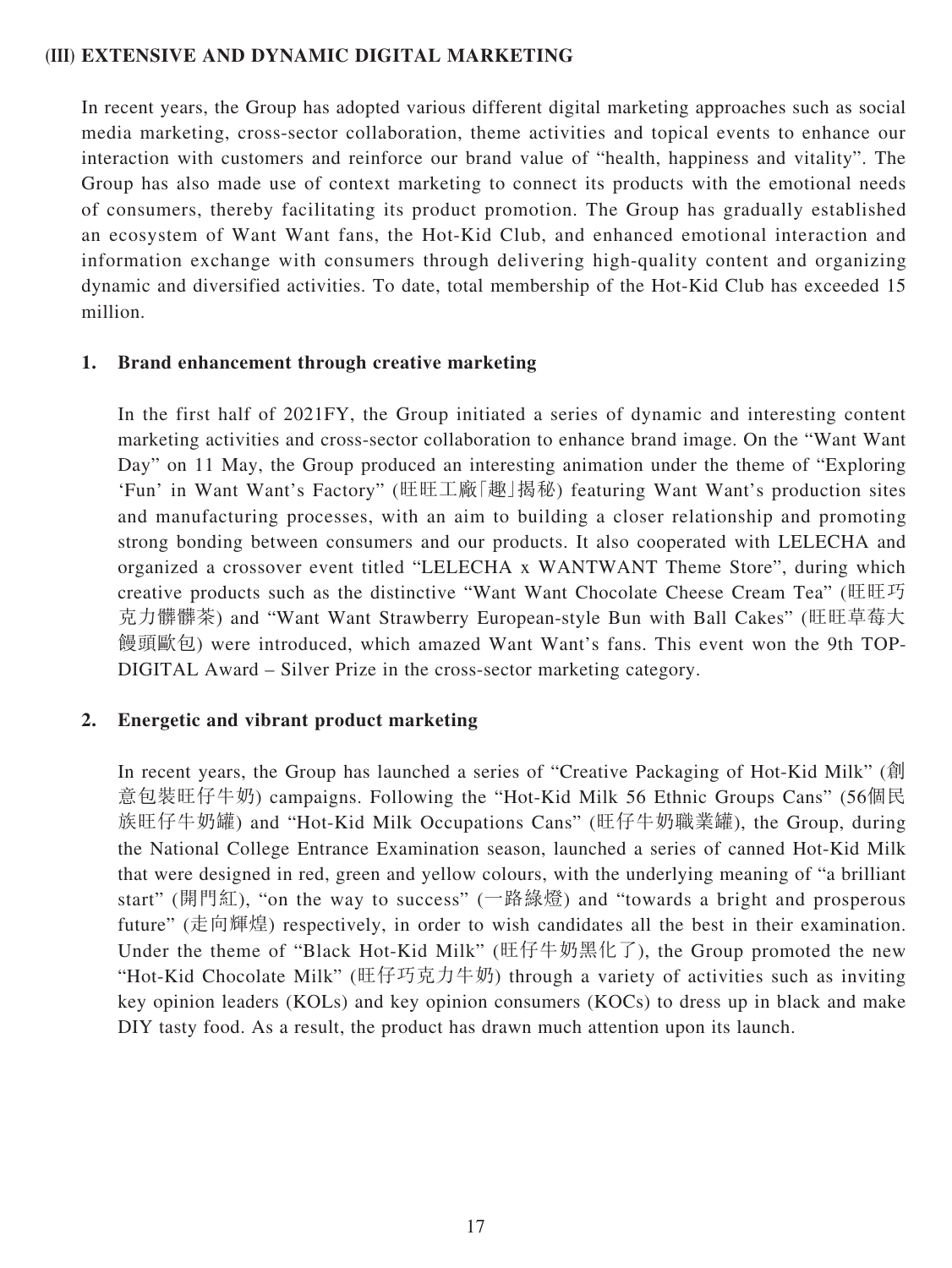#### **3. Improving the Want Want fans ecosystem to increase consumers' loyalty**

The Group has gained a better understanding of the consumers' demands from social media and through operating its diversified emerging channels, and established consumer interaction and emotional exchange with rich and frequent content. The Group has also gradually built a Want Want fans ecosystem in a refined, efficient and digitalized manner to optimize private domain traffic management, increase users' loyalty and facilitate its channel development.

#### **OUTLOOK FOR THE SECOND HALF OF 2021FY**

The Group will continue to promote the intensive development of channels and the cultivation of emerging channels, to strengthen the points-of-sales coverage, to maximize the utilization of production capacity and to promote the sales of potential products and distinctive new products through those channels. In addition, the Group will take various measures in a bid to further improve the profitability of its products. In the second half of 2021FY, the Group will conduct a variety of promotional campaigns and make diversified festival displays for the Chinese New Year at retail outlets and offer a wide variety of product combinations and packaging designs, thereby creating a vibrant festive atmosphere.

#### **REVENUE**

For the first half of 2021FY, total revenue of the Group increased by 10.5% to RMB11,382.6 million as compared with that of the first half of 2020FY. Revenue from dairy products and beverages segment exhibited strong growth of 23.5% year-on-year to RMB6,561.8 million. Affected by the pandemic in overseas market, revenue from rice crackers segment decreased by 5.8% year-on-year to RMB1,876.2 million. Revenue from snack foods segment decreased by 2.6% year-on-year to RMB2,873.9 million which was due mainly to a high base figure (as the pandemic occurred in early 2020, shipments were delayed to April-May 2020, resulting in a high base of comparison for the first half of 2021FY).

#### **Rice crackers**

In the first half of 2021FY, revenue from rice crackers segment decreased as compared with that of the corresponding period in the previous year. It was due mainly to the double-digit revenue decline of overseas business, which accounted for about 20% of the segment revenue and was adversely impacted by the pandemic and the pressure of the international supply chain. Nevertheless, the traditional channels still recorded a low single-digit year-on-year revenue growth in the first half of 2021FY. Revenue generated from the traditional channels recorded a decline in the first quarter (April-June) of 2021FY due to the relatively high base figure resulted from the intensive inventory restocking by the retail stores in April-May 2020 followed the outbreak of the pandemic early that year. However, the traditional channels resumed double-digit growth in the second quarter (July-September) of 2021FY, mainly attributable to continued market development, product expansion and effective customer incentive policies, all of which have driven retail sales momentum.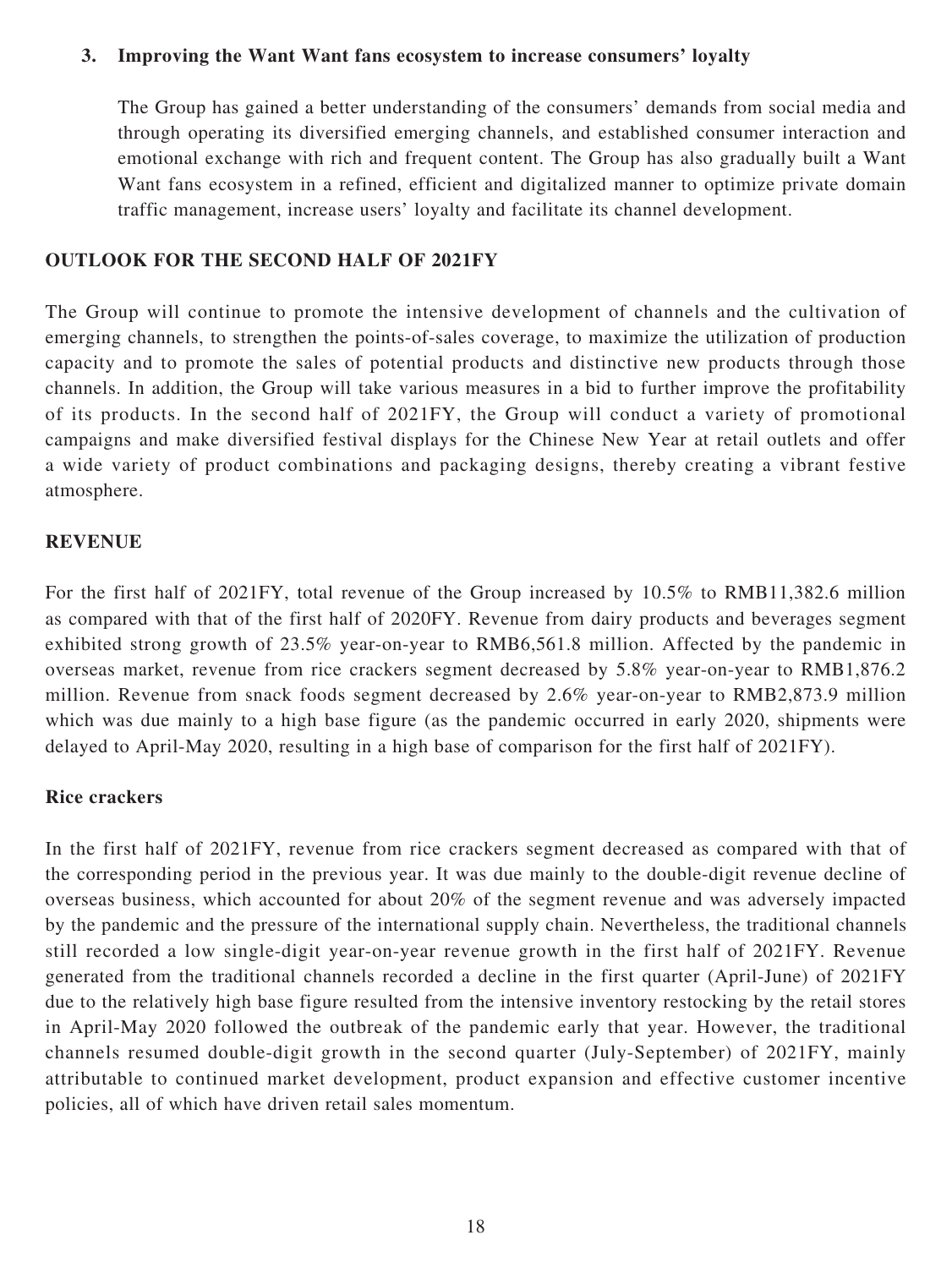The Group has constantly pursued innovation and excellence in product quality in its rice crackers – the classic, best-selling flagship items for over 20 years. A series of good-looking, tasty and healthy new products under the new brand "Got Rice" was launched, such as the crispy and delicious non-fried "Want Want Donuts" (旺旺甜甜圈) and "Want Want Rice Prawn Chips" (旺旺米蝦片), which brings a lot of excitement and enjoyment to young people who seek individuality, and won the third "iSEE Best Flavour Snack Award" (2020-2021) by virtue of the product innovations and distinctive flavours.

The second half of 2021FY, which covers the Chinese New Year, will be the peak sales season for rice crackers business. The Group will further expand the price range of its products to provide consumers with more variety of choices and optimize its product offerings by launching new products such as "Want a Bite Gift Pack" (旺一口大禮包) and "Good Luck Gift Box" (大吉大旺大禮盒) with both trendy and traditional packaging. The Group will make use of a variety of displays at retail stores and marketing activities to enhance interaction with consumers, to build the jubilant atmosphere of the Spring Festival and to celebrate a prosperous new year ahead together with the people.

#### **Dairy products and beverages**

Revenue from dairy products and beverages segment achieved a rapid growth of 23.5% year-on-year in the first half of 2021FY, in particular canned milk registered significant revenue growth during the period. Strong growth momentum was maintained in both the first and second quarters of 2021FY and double-digit growth rates were achieved across all channels in the Chinese mainland. Revenue from "Hot-Kid Milk" (旺仔牛奶), which accounted for over 90% of the revenue from the dairy products and beverages segment, recorded a year-on-year growth rate of 23.9%, while revenue from beverage products also registered a year-on-year growth rate of 16.4%.

In the post-pandemic era, health awareness among people becomes stronger and consumers are looking for products which are rich in dairy protein and with quality assurance to boost their immune systems. Want Want's relentless pursuit of quality for over 20 years has built a good reputation among consumers. In recent years, the Group has revitalized its brand image and expanded its consumer base through lively and diversified digital marketing activities. Taking the packaging design of Hot-Kid Milk cans as an example in marketing: the "Hot-Kid Milk 56 Ethnic Groups Cans" (56個民族旺仔牛奶罐) and the "Hot-Kid Milk Occupations Cans" (旺仔牛奶職業罐) which pay tribute to the hard-working people in all walks of life have struck an emotional chord in the hearts of consumers. The contextual content marketing on Valentine's Day and during the National College Entrance Examination season has stimulated the needs of consumers in various occasions, effectively driving the momentum of retail sales of canned milk in particular.

In recent years, the Group has also successively launched several flavoured dairy products, including "Hot-Kid Chocolate Milk" (旺仔巧克力牛奶) which uses imported dark chocolate and has a smooth and creamy taste; "Nut Milk" (堅果牛奶) and "Oat Milk" (燕麥牛奶), which are made from selected nuts and contain real oat flour and rich dietary fibre, are low in sugar and high in calcium; and "Lactoferrin Yogurt" (乳鐵蛋白優酪乳) which can enhance one's immune system, so as to broaden the product range and provide more choices of delicious and healthy products for consumers.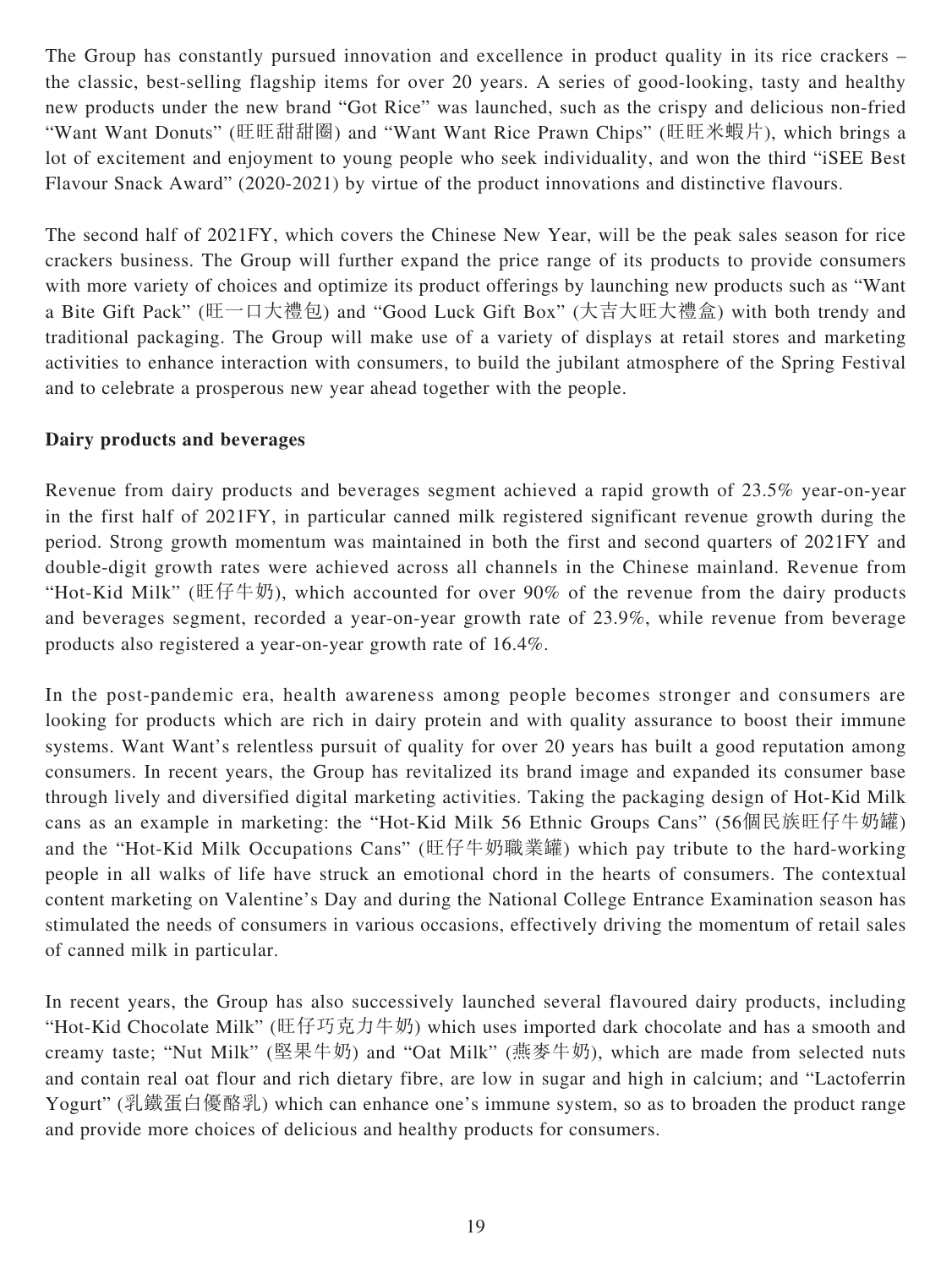In the first half of 2021FY, sales of beverage products also achieved breakthrough growth. The product range of the key product "Fruit Juice Drink Beverage" (果粒多) was expanded with the launch of two new flavours, passion fruit lemon and mango pineapple, which appeal to the tastes and interest of young people. Also, a new special pack size has been added to meet family consumption needs.

### **Snack foods**

In the first half of 2021FY, revenue from snack foods segment amounted to RMB2,873.9 million, representing a slight decline from that of the same period in the previous year, which was mainly due to a higher base figure in the first quarter of 2020FY as a result of the deferred sales caused by the pandemic that occurred in early 2020.

Revenue from the candies sub-category grew by a low single-digit year-on-year and reached a new record high in its first-half revenue in the financial year, with emerging channels achieving rapid growth and modern channels achieving double-digit growth. In recent years, the Group has constantly optimized and upgraded its products and launched new products such as "QQ juicy gummy" ( $\overline{QQ}$  果汁軟糖) with 100% fruit juice content, "Super QQ" (超 QQ) with unique chewing texture and "Hot-Kid doublelayer QQ gummy" (旺仔雙層 QQ 糖) with two-coloured sugar bodies and two different levels of chewy textures, which are well received by young people. The "Want Want QQ syrup popping gummy" (旺 旺 QQ 漿爆軟糖) won the third "iSEE Top 100 Innovation Award" (iSEE創新百強創新獎) in 2021FY. Our continuous efforts on product research and innovation have made Hot-Kid QQ gummies popular products among consumers for more than 20 years since their launches, and maintain steady growth in high single-digit for the past five years.

Revenue from the popsicles sub-category was down by a low single-digit year-on-year, which was mainly due to the high base figure brought about by the timing differences in order placing by distributors as a result of the pandemic. On a calendar year basis (January to September), revenue from popsicles sub-category grew by a mid single-digit year-on-year, with double-digit revenue growth in both modern and emerging channels. After a series of promotional campaigns following its initial launch, the sales of "Dongchi" (凍痴), a new popsicle item being packaged and served in a unique way, have exceeded RMB200 million for the period from January to September 2021, and the newly launched strawberry and chocolate flavoured "Dongchi" (凍痴) have been well recognized and received by consumers upon their launches.

Revenue from the jellies sub-category also exhibited high single-digit growth as compared with that of the corresponding period in the previous year. Besides, the new product, "YA-MI sandwich bun" (YA-MI 夾心麵包) highlights Want Want's unique "Hot-Kid Milk" (旺仔牛奶) flavour to enrich consumers' choices for breakfast and meal replacement, and has performed well since its launch.

In the future, the Group will continue to promote product upgrade and packaging optimization, design products according to different consumption occasions, and by way of vibrant and diversified marketing approach to reach out to consumers and interact with them under different contexts.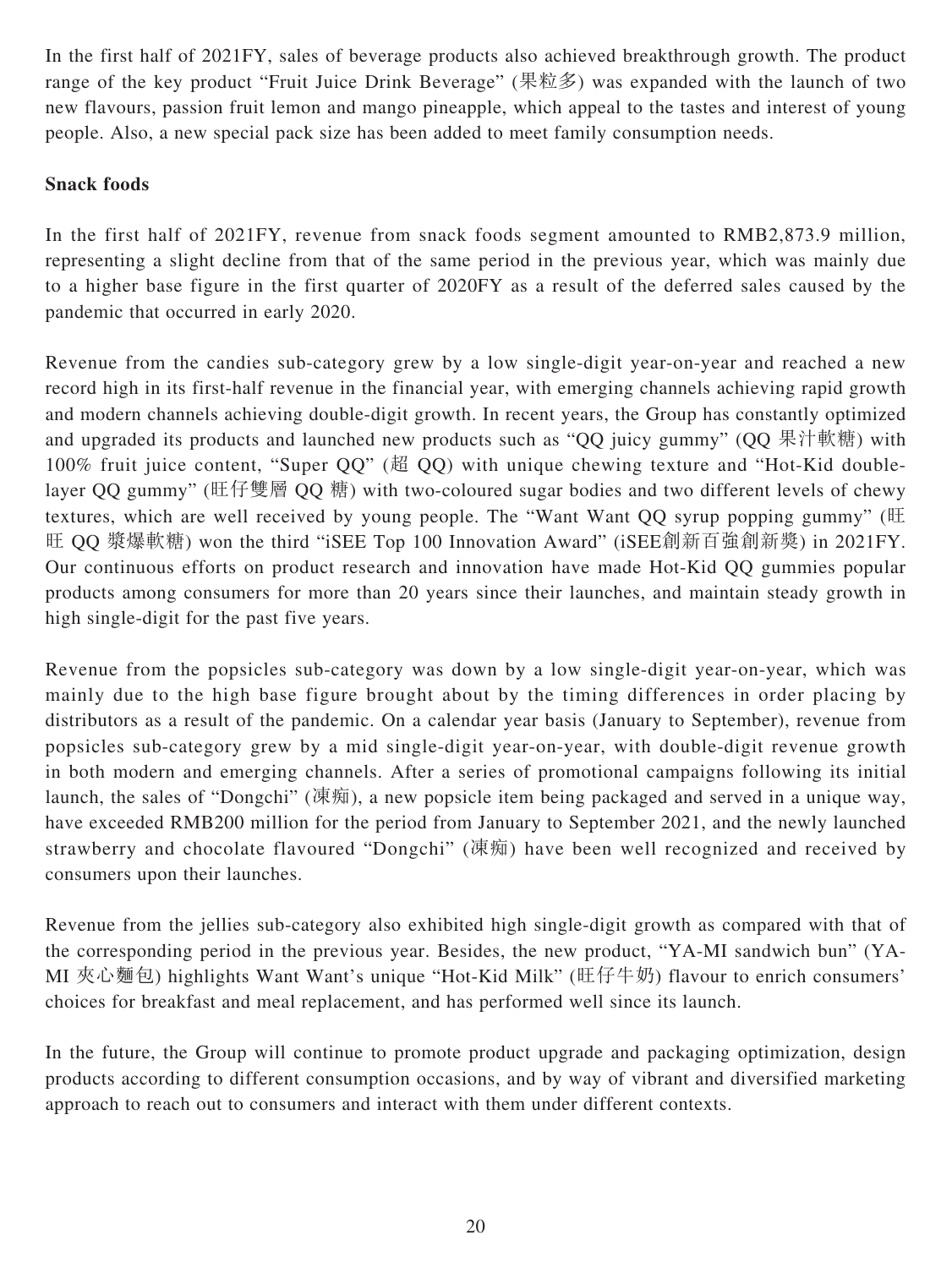#### **COST OF SALES**

The cost of sales of the Group for the first half of 2021FY amounted to RMB6,059.2 million, representing a year-on-year increase of 13.6% which was mainly due to the increase in revenue of 10.5% and the increase in costs of certain key raw materials, such as palm oil, paper, tinplate and plastic pellets as compared to those of the corresponding period in the previous year. In recent years, the Group has been continuously promoting the automation of its production lines, optimizing its supply chain efficiency and enhancing the utilization efficiency of its production facilities through a diversified strategy, which has also yielded results in optimizing the overall unit cost of production.

#### **GROSS PROFIT**

Owing to the increase in cost of certain raw materials, the gross profit margin of the Group for the first half of 2021FY decreased by 1.4 percentage points to 46.8% as compared with that of the same period in the previous year. Driven by the revenue growth, gross profit amounted to RMB5,323.4 million, representing a year-on-year increase of 7.2%. The Group will continue to improve production and operation efficiency, refine supply chain management and optimize its product mix to maintain healthy product profitability.

#### **Rice crackers**

The gross profit margin of the rice crackers segment was 41.0% for the first half of 2021FY, representing a year-on-year decrease of 5.3 percentage points. It was due mainly to the significant increase in cost of certain key raw materials, such as palm oil and paper as compared with that of the same period in the previous year. The Group will continue to promote the automation of its production and packaging lines and introduce gift pack products with higher margins to maintain the profitability of the segment.

#### **Dairy products and beverages**

The gross profit margin of the dairy products and beverages segment was 49.4% for the first half of 2021FY, representing a year-on-year increase of 0.7 percentage point. The increase was attributable mainly to the lower cost of whole milk powder for consumption during the period as the whole milk powder was imported from overseas and with longer inventory turnover days, and the benefit of a further increase in the proportion of sales through emerging channels with higher profitability. However, the current procurement costs of certain key raw materials, such as whole milk powder, paper and tinplate, continue to rise on a year-on-year basis, which is expected to put pressure on the profitability of dairy products and beverages in the second half of the 2021FY. The Group will seek to optimize product profitability through various means in order to maintain the healthy development of the segment.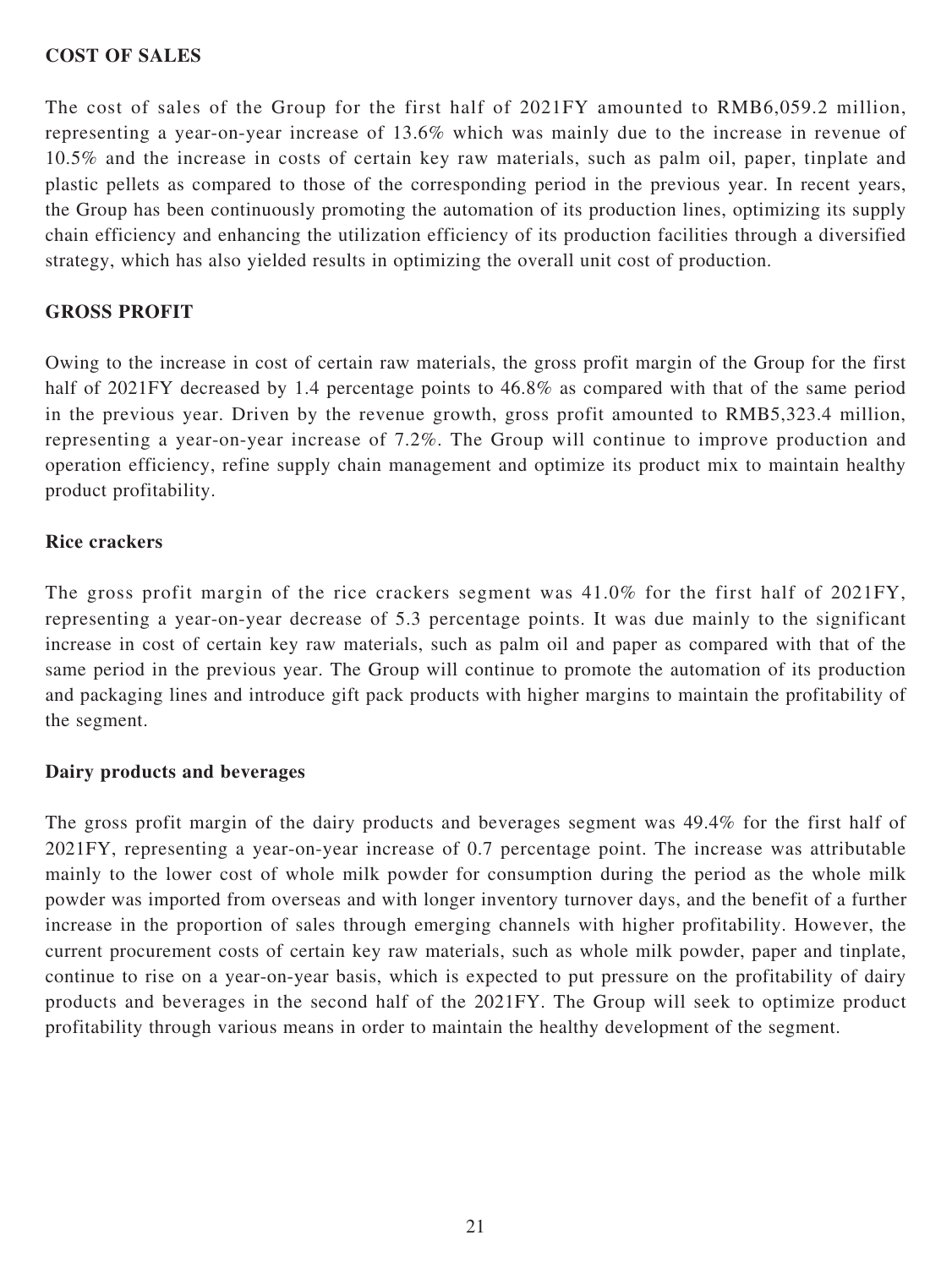#### **Snack foods**

In the first half of 2021FY, the gross profit margin of the snack foods segment decreased by 3.6 percentage points year-on-year to 44.6%. This was mainly due to the increase in the costs of certain key raw materials and packaging materials as compared to those of the same period in the previous year. The Group will continue to deepen its multi-brand strategy, launch new products with high gross profit margins in a timely manner, extend the existing price range and consolidate the profitability of the segment.

### **DISTRIBUTION COSTS**

The distribution costs for the first half of 2021FY amounted to RMB1,426.8 million, representing an increase of RMB176.9 million or 14.2% as compared to that of the first half of 2020FY. Distribution costs as a percentage of revenue increased by 0.4 percentage point year-on-year to 12.5%. Among which, staff costs as a percentage of revenue increased by 0.2 percentage point to 4.7%, transportation expense to revenue ratio increased by 0.1 percentage point to 4.0%, advertising and promotion expenses as a percentage of revenue increased by 0.1 percentage point to 2.4%, as compared with respective percentages in the first half of 2020FY.

#### **ADMINISTRATIVE EXPENSES**

The Group's administrative expenses for the first half of 2021FY amounted to RMB1,360.3 million, representing an increase of RMB56.25 million or 4.3% as compared to that of the first half of 2020FY. The administrative expenses as a percentage of revenue were 12.0%, representing a decrease of 0.7 percentage point as compared to that of the first half of 2020FY, which was mainly due to benefits of economies of scale arising from the revenue growth.

#### **OPERATING PROFIT**

Benefiting from the revenue growth, the Group's operating profit for the first half of 2021FY amounted to RMB2,780.6 million, representing a year-on-year increase of RMB245.8 million or 9.7%. The operating profit margin decreased by 0.2 percentage point year-on-year to 24.4%.

#### **INCOME TAX EXPENSE**

The Group's income tax expense for the first half of 2021FY amounted to RMB798.5 million, and the income tax rate was 27.7%, representing a decrease of 0.3 percentage point as compared to that for the first half of 2020FY.

#### **PROFIT ATTRIBUTABLE TO EQUITY HOLDERS OF THE COMPANY**

Profit attributable to equity holders of the Company for the first half of 2021FY amounted to RMB2,090.0 million, representing an increase of 7.1% as compared to that of the first half of 2020FY. The margin of profit attributable to equity holders of the Company decreased by 0.6 percentage point year-on-year to 18.4% as a result of a 1.4 percentage points year-on-year decrease in gross profit margin.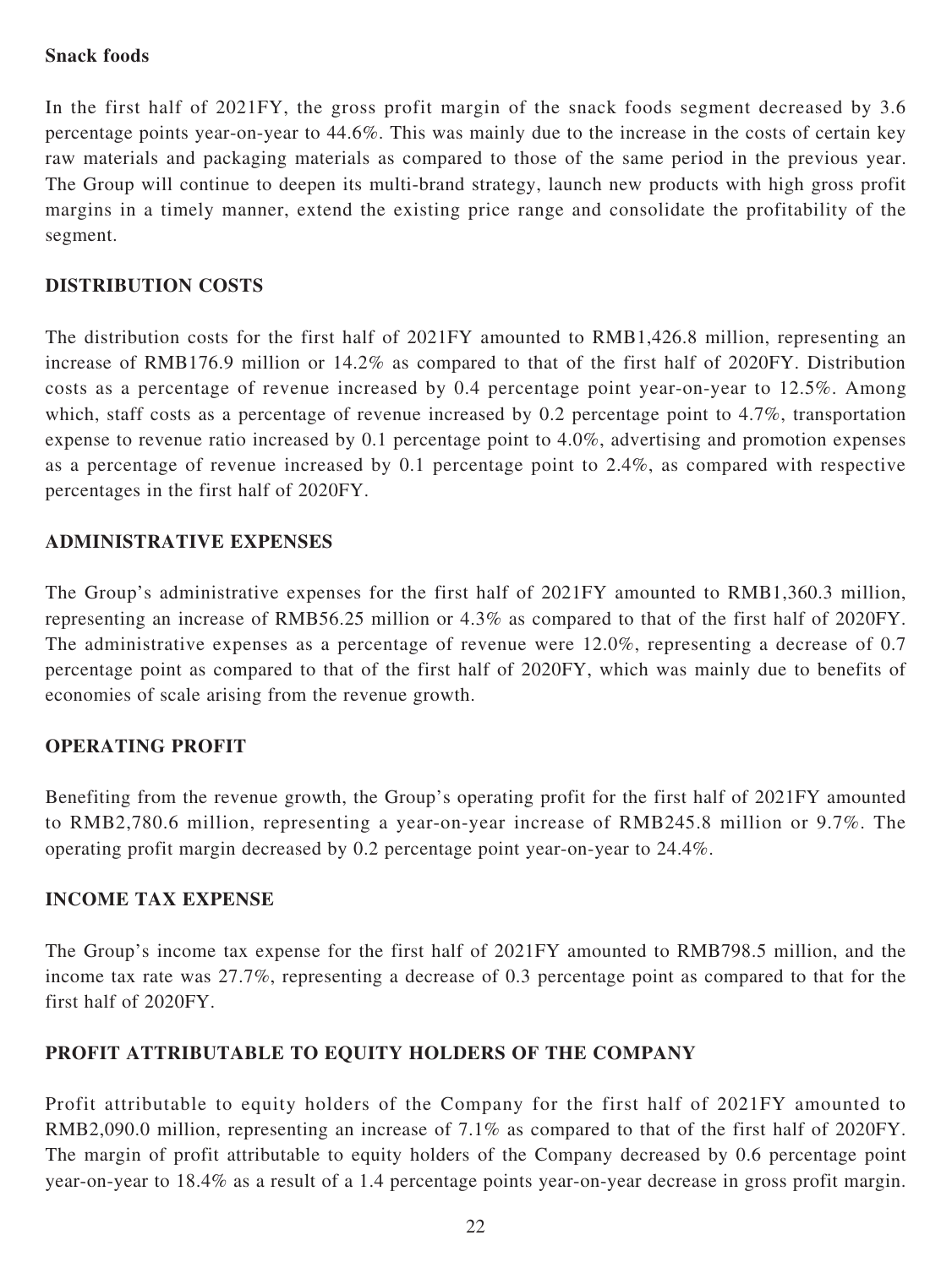### **LIQUIDITY AND CAPITAL RESOURCES**

#### **Cash and borrowings**

As at 30 September 2021, the net cash of the Group (cash and bank deposits (including long-term bank deposits) net of total borrowings) amounted to RMB9,160.9 million (31 March 2021: RMB9,098.0 million), representing an increase of RMB62.9 million as compared to that as at 31 March 2021. This was due mainly to net cash generated from operating activities of RMB1,971.1 million during the first half of 2021FY. The Group still has sufficient cash reserves after payment of final dividends (RMB1,131.1 million) and share repurchases (RMB692.0 million), totaling RMB1,823.1 million.

We finance our operations and capital expenditure primarily by cash flows generated from internal operations as well as banking facilities provided by our principal banks. As at 30 September 2021, our cash and bank deposit balance (including long-term bank deposits of RMB3,601.0 million) amounted to RMB17,396.2 million (in which, RMB accounted for approximately 92.6%, being approximately RMB16,107.2 million), representing a decrease of RMB1,534.9 million as compared to RMB18,931.1 million as at 31 March 2021. This was due mainly to the repayment of bank borrowings with our internal source of funds, resulting in a decrease of RMB1,597.8 million in the bank borrowing balance.

As at 30 September 2021, the Group's total borrowings amounted to RMB8,235.3 million (31 March 2021: RMB9,833.1 million), representing a decrease of RMB1,597.8 million as compared to those as at 31 March 2021. Among which, short-term borrowings amounted to RMB3,415.8 million which included the guaranteed bonds issued (31 March 2021: RMB3,340.0 million), representing an increase of RMB75.8 million as compared to those as at 31 March 2021; long-term borrowings amounted to RMB4,819.6 million (31 March 2021: RMB6,493.2 million, including guaranteed bonds issued), representing a decrease of RMB1,673.6 million as compared to those as at 31 March 2021.

In April 2017, the Group issued 5-year term guaranteed bonds with a face value of US\$500.0 million and a coupon rate of 2.875% (the "Bonds"). As at 30 September 2021, the balance of the Bonds payable amounted to US\$499.0 million (31 March 2021: US\$498.1 million).

The Group's net gearing ratio (total borrowings net of cash and bank deposits (including long-term bank deposits) as a ratio of total equity (excluding non-controlling interests) at the end of the period) as at 30 September 2021 was -0.60 time (31 March 2021: -0.61 time). At present, the Group maintains sufficient cash and available banking facilities for its working capital requirements and for capitalizing on any potential investment opportunities in the future. The management will from time to time make prudent financial arrangements and decisions to address changes in the domestic and international financial environment.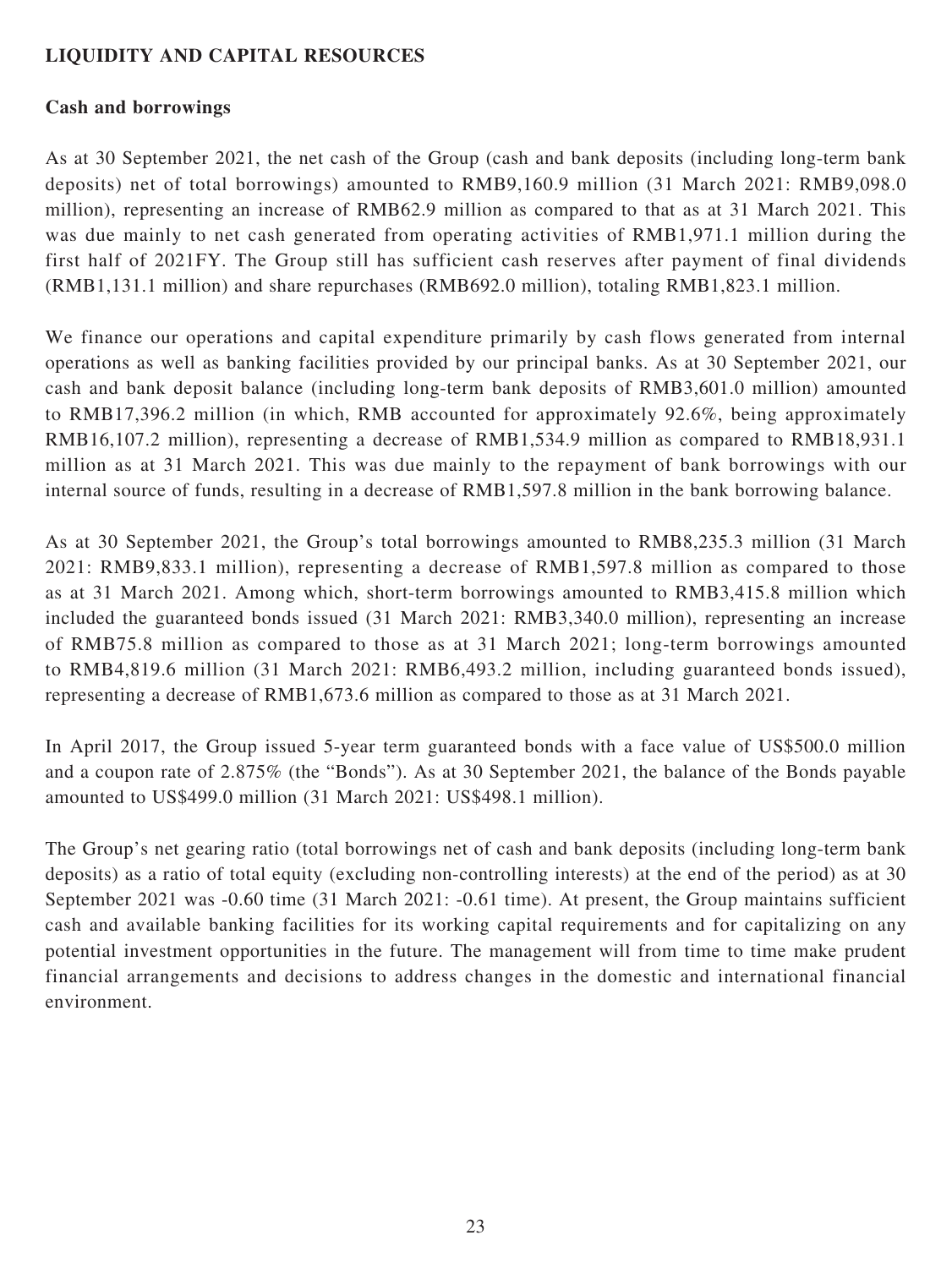### **Cash flows**

A net cash inflow of RMB1,971.1 million was generated from our operating activities, consisting mainly of profit before income tax of RMB2,882.3 million; net cash outflow for financing activities was RMB3,367.0 million, consisting mainly of net outflow of repayment of borrowings of RMB1,530.7 million, cash outflows for dividend payment of RMB1,131.1 million and cash outflows for share repurchases of RMB692.0 million; net cash outflow for investing activities was RMB1,003.1 million, which was mainly the placement of RMB869.1 million cash as bank deposits with a term of more than three months. As a result, the cash and cash equivalents as of 30 September 2021 were RMB13,677.1 million, plus bank deposits with a term of more than three months of RMB3,719.1 million, adding up to a total of RMB17,396.2 million.

### **Capital expenditure**

For the first half of 2021FY, our total capital expenditure amounted to RMB213.1 million (for the year ended 31 March 2021: RMB317.3 million). We spent approximately RMB51.36 million, RMB83.08 million, and RMB34.84 million on the expansion of factory buildings and facilities including plant and equipment, and upgrade of some of the old plants and production facilities for the rice crackers, dairy products and beverages, and snack foods segments, respectively to prepare for the further growth of the Group. The remaining capital expenditure was made mainly for the purpose of adding facilities for information technology, packaging and others.

The above capital expenditure was financed mainly by our internally generated cash flows and banking facilities.

#### **Inventory analysis**

Our inventory consists primarily of finished goods, goods in transit, and work in progress for rice crackers, dairy products and beverages, snack foods and other products, as well as raw materials and packaging materials.

The following table sets forth the number of our inventory turnover days for the six months ended 30 September 2021 and for the year ended 31 March 2021:

|                         | For the<br>six months ended<br>30 September | For the<br>year ended |
|-------------------------|---------------------------------------------|-----------------------|
|                         | 2021                                        | 31 March 2021         |
| Inventory turnover days | 79                                          | 85                    |

As at 30 September 2021, the inventory balance amounted to RMB2,787.5 million (31 March 2021: RMB2,528.8 million).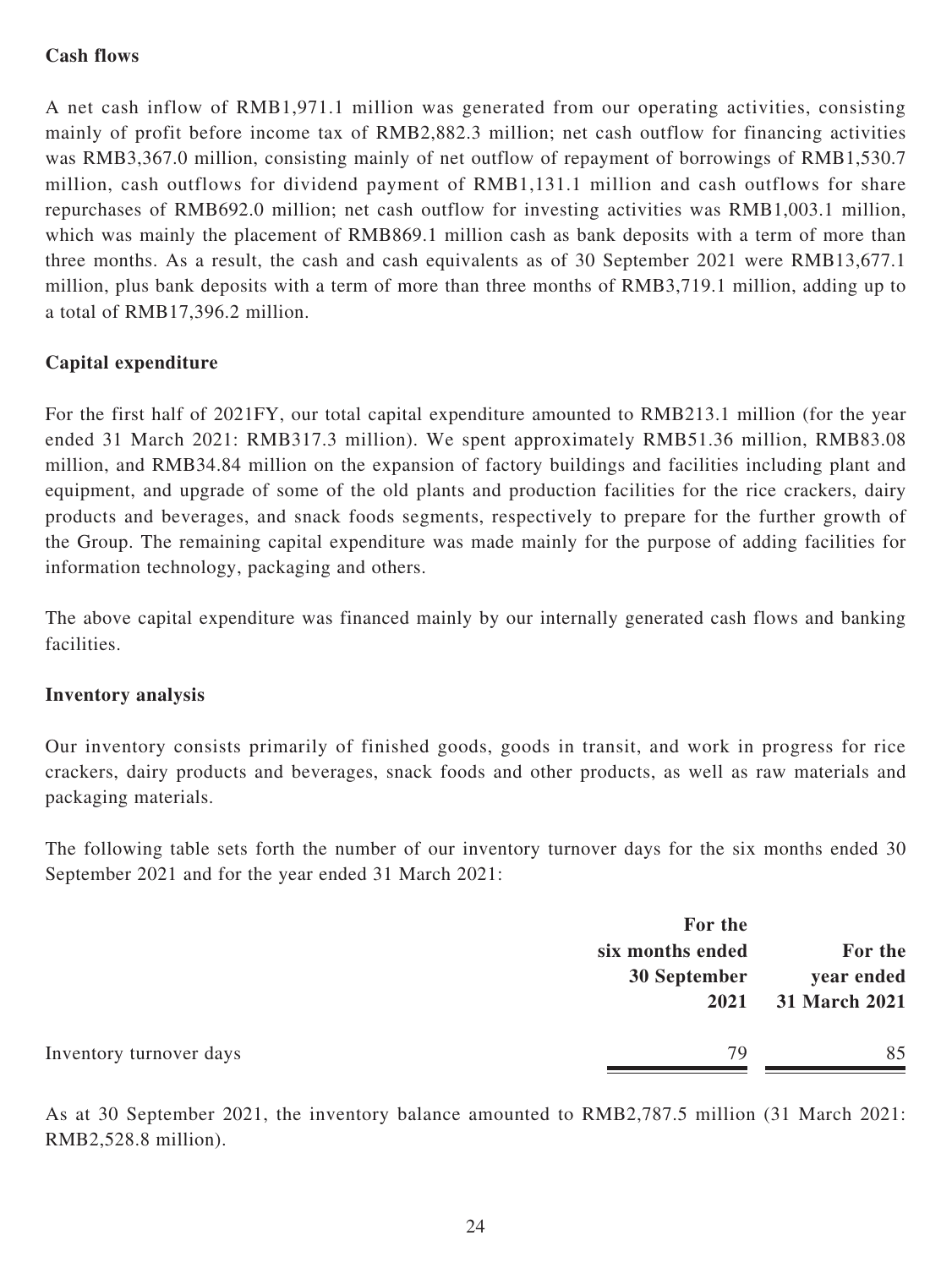### **Trade receivables**

Our trade receivables represent the receivables from our credit sales to customers. The terms of credit granted to our customers are usually 60 to 90 days. Our sales to most of the customers in China are conducted on a cash-on-delivery basis. We only grant credit to customers in our modern distribution channels and certain emerging channels, which then on-sell our products to end-consumers of the Group.

The following table sets forth the number of our trade receivables turnover days for the six months ended 30 September 2021 and for the year ended 31 March 2021:

|                                 | For the                          |    |      |                                        |
|---------------------------------|----------------------------------|----|------|----------------------------------------|
|                                 | six months ended<br>30 September |    | 2021 | For the<br>year ended<br>31 March 2021 |
| Trade receivables turnover days | 15                               | 15 |      |                                        |

#### **Trade payables**

Our trade payables mainly relate to the purchase of raw materials on credit from our suppliers with credit terms generally between 30 days and 60 days after receipt of goods and invoices.

The following table sets forth the number of our trade payables turnover days for the six months ended 30 September 2021 and for the year ended 31 March 2021:

|                              | For the<br>six months ended<br>30 September<br>2021 |    |
|------------------------------|-----------------------------------------------------|----|
| Trade payables turnover days | 33                                                  | 33 |

#### **Pledge of assets**

As at 30 September 2021, none of the assets of the Group was pledged.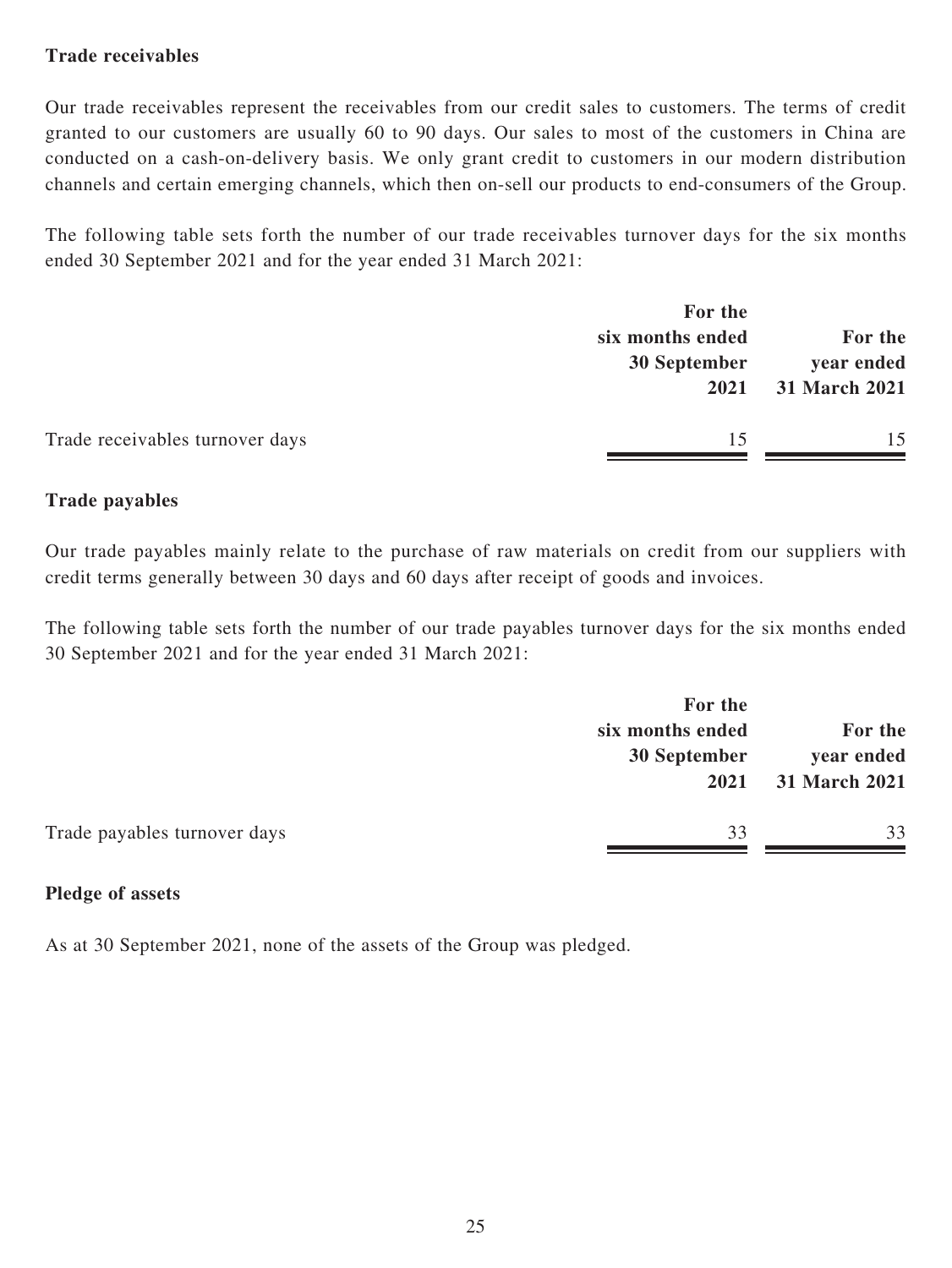### **HUMAN RESOURCES AND REMUNERATION OF EMPLOYEES**

For the first half of 2021FY, our average number of employees was approximately 39,970, representing a decrease of 1,223 employees as compared to the average number of employees for the year ended 31 March 2021. It was mainly due to the improvement of sales management efficiency which led to a reduction in the demand for corresponding personnel. Our total remuneration expenses for the first half of 2021FY amounted to RMB2,082.7 million, representing an increase of 13.3% as compared with that for the first half of 2020FY. The remuneration package of our employees includes fixed salary, commissions and allowances (where applicable), and performance-based year-end bonuses having regard to the performance of the Group and that of the individual.

Our Group always concerns about and has invested a significant amount of resources in continuing education and training programs for our employees. Training programs, both external and internal, are also provided to relevant staff as and when required to constantly improve their professional knowledge and skills.

### **FOREIGN EXCHANGE RISKS**

The presentation currency of the Group is RMB, but the Company and certain overseas subsidiaries' functional currency are in USD. More than 90% of our operating activities are conducted in the Chinese mainland. Our Chinese mainland subsidiaries' functional currency is RMB. The Group's foreign exchange risks arise mainly from procurement of raw materials and equipment from overseas, overseas dividend payments, and certain recognized assets and liabilities.

As procurement of raw materials and equipment from overseas and USD denominated borrowings of the Group are mainly recognized in the financial statements of the subsidiaries of the Group whose functional currency is USD, the assets and liabilities subject to foreign exchange risks are minimal and the relevant risk exposure after offsetting is not significant. As such, RMB does not have a significant impact on foreign exchange gains and losses presented under the "Other gains/(losses) – net" section of the consolidated income statement. During the first half of 2021FY, the Group did not hedge against its foreign exchange risks.

#### **DIVIDENDS**

The Board recommended the payment of an interim dividend of US0.83 cent per share for the first half of 2021FY, amounting to approximately US\$99 million (equivalent to approximately RMB637 million). Together with an amount of approximately US\$107 million (equivalent to RMB692 million) for share repurchases in the first half of 2021FY, the Group would have returned a total of approximately US\$206 million (equivalent to approximately RMB1,329 million) to its shareholders, representing an increase of 16.4% as compared with the total amount of approximately US\$177 million (equivalent to approximately RMB1,225 million) for the interim dividend and share repurchases in the first half of 2020FY.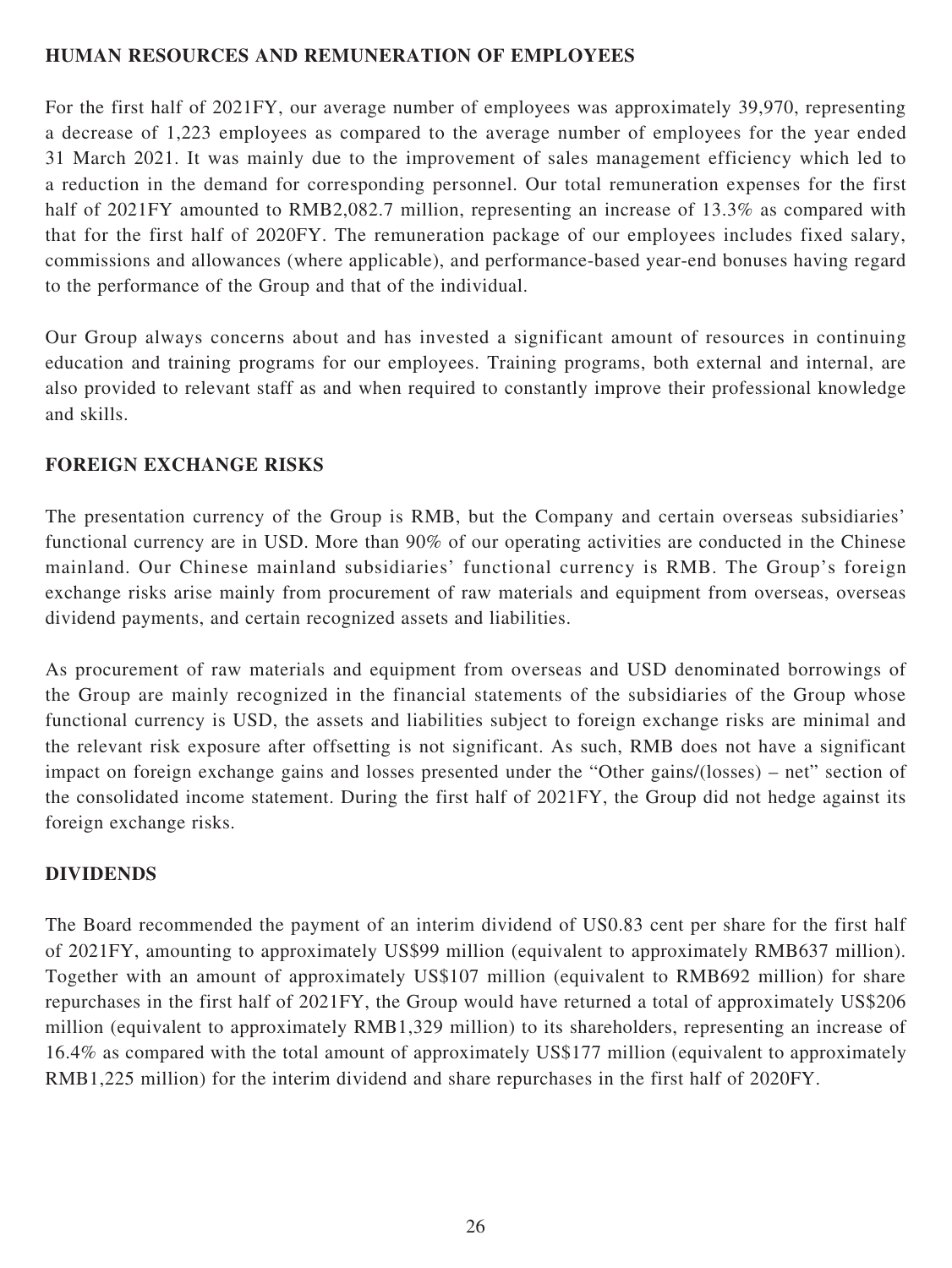### **AUDIT AND RISK MANAGEMENT COMMITTEE**

The audit and risk management committee comprises five independent non-executive Directors, namely Mr. Lee Kwok Ming (chairman), Dr. Pei Kerwei, Mr. Hsieh Tien-Jen, Mr. Pan Chih-Chiang and Mrs. Kong Ho Pui King, Stella.

The unaudited interim results of the Group for the six months ended 30 September 2021 have been reviewed by the audit and risk management committee and Ernst & Young, the external auditor of the Company, in accordance with Hong Kong Standard on Review Engagements 2410 "Review of Interim Financial Information Performed by the Independent Auditor of the Entity" issued by the Hong Kong Institute of Certified Public Accountants.

### **CORPORATE GOVERNANCE PRACTICES**

During the six months ended 30 September 2021, the Company has complied with the code provisions set out in the Corporate Governance Code (the "CG Code") as stated in Appendix 14 to the Rules Governing the Listing of Securities on The Stock Exchange of Hong Kong Limited (the "Listing Rules"), except for the deviations from the code provisions A.2.1 and A.4.1. The reasons for these deviations are explained below.

### **Code provision A.2.1**

Code provision A.2.1 provides that the roles of chairman and chief executive should be separate and should not be performed by the same person. Our Company deviates from this provision because Mr. Tsai Eng-Meng performs both the roles of chairman and chief executive. Mr. Tsai is the founder of our Group and has over 40 years of experience in the food and beverages industry. Given the current stage of development of our Group, the Board believes that vesting the two roles in the same person provides our Company with strong and consistent leadership and facilitates the implementation and execution of our Group's business strategies. We shall nevertheless review the structure from time to time in light of the prevailing circumstances.

### **Code provision A.4.1**

Code provision A.4.1 provides that non-executive Directors should be appointed for a specific term, subject to re-election. Our Company deviates from this provision because the non-executive Directors and independent non-executive Directors of our Company do not currently have specific terms of appointment. However, the articles of association of our Company provide that all the Directors are subject to retirement by rotation at least once every three years and at each annual general meeting, one-third of the Directors for the time being or, if the number is not a multiple of three, then, the number nearest to but not less than one-third, shall retire from office by rotation and offer themselves for re-election. As such, the Board considers that sufficient measures have been put in place to ensure our Company's corporate governance practice in this aspect provides sufficient protection for the interests of shareholders to a standard commensurate with that of the CG Code.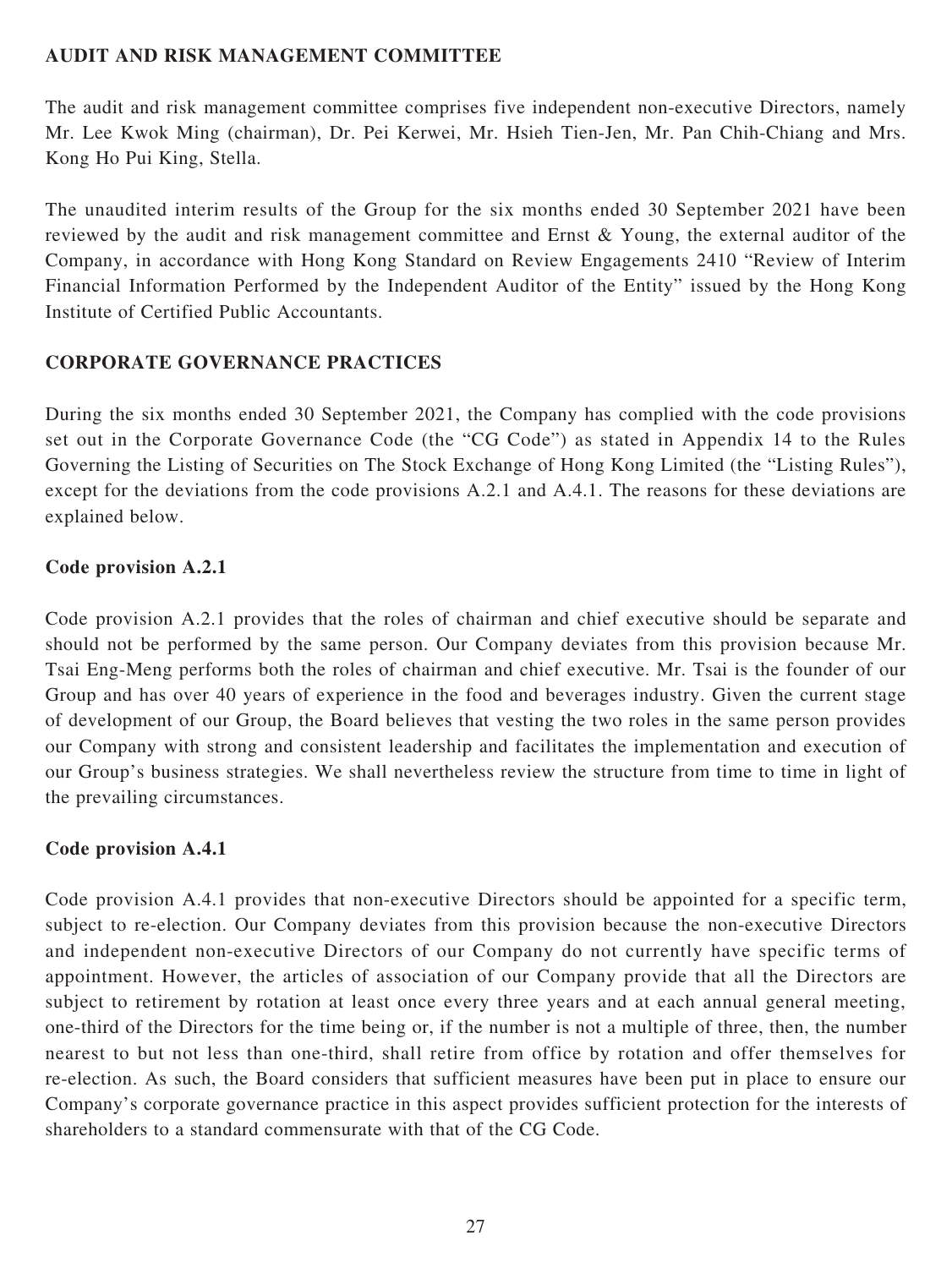### **MODEL CODE FOR DIRECTORS' SECURITIES TRANSACTIONS**

The Company has adopted the Model Code for Securities Transactions by Directors of Listed Issuers (the "Model Code") as set out in Appendix 10 to the Listing Rules regarding directors' securities transactions. Specific enquiries have been made with our Directors, and all Directors confirmed that they have complied with the required standard set out in the Model Code throughout the six months ended 30 September 2021.

### **PURCHASE, SALE OR REDEMPTION OF THE COMPANY'S LISTED SECURITIES**

The Company repurchased a total of 150,759,000 shares on The Stock Exchange of Hong Kong Limited (the "HK Stock Exchange") for an aggregate amount (excluding expenses) of HK\$828,727,528 during the six months ended 30 September 2021 and such repurchased shares were cancelled. Particulars of the shares repurchased on the HK Stock Exchange during the period are as follows:

| <b>Month of</b><br>repurchases | <b>Total number</b><br>of shares<br>repurchased | <b>Highest</b><br>price paid<br>per share | Lowest<br>price paid<br>per share | Aggregate<br>amount paid<br><i>(excluding)</i><br>expenses) |
|--------------------------------|-------------------------------------------------|-------------------------------------------|-----------------------------------|-------------------------------------------------------------|
|                                |                                                 | $(HK\$                                    | $(HK\$                            | $(HK\$                                                      |
| April 2021                     | 35,421,000                                      | 5.90                                      | 5.62                              | 203,833,190                                                 |
| May 2021                       | 16,263,000                                      | 5.79                                      | 5.60                              | 93,319,260                                                  |
| June 2021                      | 4,000,000                                       | 5.55                                      | 5.47                              | 22,096,820                                                  |
| <b>July 2021</b>               | 36,803,000                                      | 5.44                                      | 5.21                              | 198,135,860                                                 |
| August 2021                    | 29,563,000                                      | 5.33                                      | 5.10                              | 154,433,870                                                 |
| September 2021                 | 28,709,000                                      | 5.79                                      | 5.22                              | 156,908,528                                                 |
|                                | 150,759,000                                     |                                           |                                   | 828,727,528                                                 |

Subsequent to the balance sheet date of 30 September 2021 and up to the date of this announcement, the Company repurchased a total of 26,637,000 shares on the HK Stock Exchange for an aggregate amount (excluding expenses) of HK\$154,015,514. Such repurchased shares were subsequently cancelled. The number of issued shares of the Company as at the date of this announcement is 11,899,528,135 shares. Particulars of the shares repurchased on the HK Stock Exchange after the balance sheet date are as follows:

| Month of<br>repurchases | <b>Total number</b><br>of shares | <b>Highest</b><br>price paid | Lowest<br>price paid | Aggregate<br>amount paid<br><i>(excluding)</i> |
|-------------------------|----------------------------------|------------------------------|----------------------|------------------------------------------------|
|                         | repurchased                      | per share                    | per share            | expenses)                                      |
|                         |                                  | $(HK\$                       | $(HK\$               | $(HK\$                                         |
| October 2021            | 26,637,000                       | 6.00                         | 5.68                 | 154,015,514                                    |